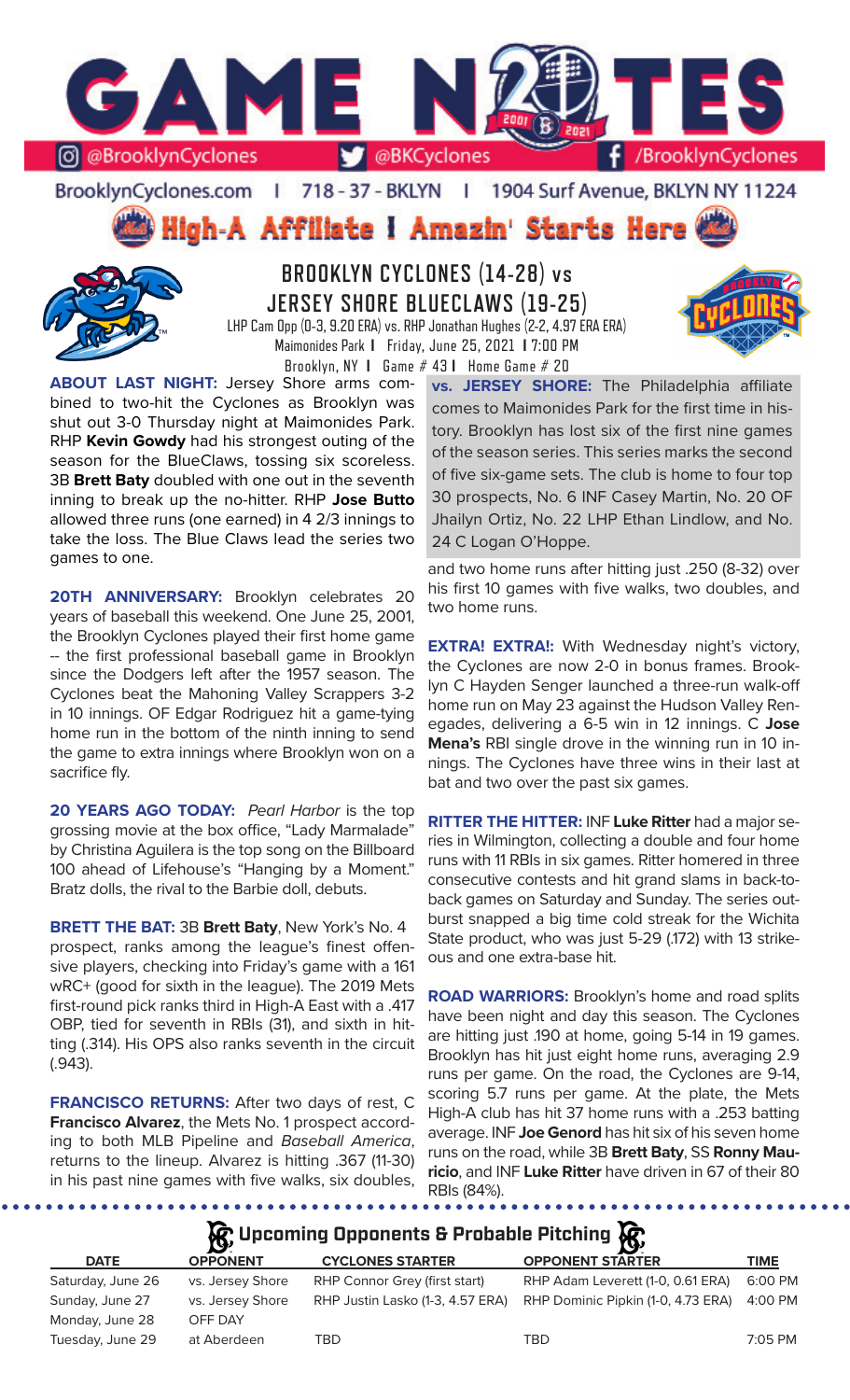### **JUNE 25 VS JERSEY SHORE STARTING PITCHER PAGE 2**

| #33                                                                                          | <b>CAM OPP</b>                                                                                                 | LHP |
|----------------------------------------------------------------------------------------------|----------------------------------------------------------------------------------------------------------------|-----|
| Height: 5-10<br><b>Bats: Left</b><br>Date of Birth: November 4, 1995<br>Hometown: London, UK | Weight: 185<br><b>Throws: Left</b><br>Age: 25<br>How Obtained: Signed as a minor league free agent, 12/16/2020 |     |
| <b>College: West Point</b>                                                                   |                                                                                                                |     |

**TONIGHT:** Cam Opp returns to the mound for the first time since June 10. In his past start against Hudson Valley, Opp delivered a quality start. The southpaw held the Renegades to one unearned run over six innings with four strikeouts and two walks.

|             | 2021 GAME-BY-GAME |            |     |   |   |    |               |   |           |            |
|-------------|-------------------|------------|-----|---|---|----|---------------|---|-----------|------------|
|             | High-A Brooklyn   |            |     |   |   |    |               |   |           |            |
| <b>DATE</b> | <b>OPP</b>        | <b>DEC</b> | ΙP  | н | R | ER | BB            | к | <b>HR</b> | <b>AVG</b> |
| 6/10        | <b>HV</b>         |            | 6.0 | 3 |   | 0  | 2             | 4 | 0         | .328       |
| 6/3         | $@$ JS            |            | 3.0 | 6 | 3 | 2  | Ο             | 2 | 0         | .409       |
| 5/27        | @ABD              |            | 2.0 |   | 8 | 8  | 2             | 5 | O         | 444        |
| 5/22        | HV                |            | 3.2 | 5 | 5 | 5  | $\mathcal{P}$ | Δ | O         | .357       |
|             |                   |            |     |   |   |    |               |   |           |            |

**METRICS:** While Opp posts a 3.00 FIP, he has a 9.20 ERA, having allowed 21 hits over 14 2/3 innings, including eight doubles. Opponents are hitting .429 against him on balls in play.

**A NICE INTRODUCTION:** Opp began his career with Low-A St. Lucie this season, making two starts and one relief appearance. Over 11.1 innings, the southpaw has allowed one earned run with nine strikeouts and six walks.

**ARMY MAN:** Opp pitched at West Point in New York for Army for four seasons, posting a 4.11 ERA over 181.2 innings with the Black Knights. At the end of his junior season, he recorded the final two outs of the Patriot League championship game against Navy in 2018. That year in the Super Regionals, Opp pitched 1.2 innings to close out Army's massive 5-1 upset of NC State in the College World Series.

**WORLD TRAVELER:** Opp's father worked for Deloitte and traveled around the world with the company. Opp was born in Colorado, moved to Chicago, and spent most of his childhood and teenage years in London, England. Opp had also lived in Indiana, Texas, and North Carolina before signing with the Mets.

**INDEPENDENT BALL:** Opp pitched with the Evansville Otters in the Frontier League in 2019, striking out 35 in 26.2 innings with a 2.70 ERA.

| Low-A St. Lucie |         |   |     |   |   |    |    |               |           |            |
|-----------------|---------|---|-----|---|---|----|----|---------------|-----------|------------|
| <b>DATE</b>     | OPP DEC |   | ΙP  | н | R | ER | BB | ĸ             | <b>HR</b> | <b>AVG</b> |
| 5/16            | @DBT    | W | 5.0 | 4 | 0 | 0  |    | 4             | 0         | .238       |
| 5/11            | @DBT    | W | 31  | 3 |   | 0  | 3  | 5             | O         | .250       |
| 5/4             | v. JUP  |   | 3.0 | 3 |   |    | 2  | $\mathcal{L}$ | O         | .250       |
|                 |         |   |     |   |   |    |    |               |           |            |

| K/9          | BB/9  | HR/9       |
|--------------|-------|------------|
| 21.1%        | 8.5%  | 0.00       |
| <b>BABIP</b> | GB%   | <b>FIP</b> |
| .429         | 38.3% | 3.00       |
|              |       |            |

**OPP'S SEASON AND CAREER HIGHS**

| 2021 Season                                         |                             | Career                        |
|-----------------------------------------------------|-----------------------------|-------------------------------|
| 5 (2x, 5/27 vs. Aberdeen)                           | <b>Strikeouts</b>           | 5 (2x, 5/27/21 vs. Aberdeen)  |
| None                                                | <b>Double Digit K Games</b> | None                          |
| 7 (5/27 vs. Aberdeen)                               | <b>High Hits, Game</b>      | 7 (5/27/21 vs. Aberdeen)      |
| None                                                | High HR, Game               | None                          |
| 8 (5/27 vs. Aberdeen)                               | <b>High Runs, Game</b>      | (5/27/21 vs. Aberdeen)        |
| 3 (5/11 @ Daytona)                                  | <b>High Walks, Game</b>     | 3 (5/11/21 @ Daytona)         |
| 6 IP (6/10 vs. Hudson Valley) Innings Pitched, Game |                             | 6 IP (6/10 vs. Hudson Valley) |
| None                                                | <b>Complete Games</b>       | None                          |
| None                                                | <b>Shutouts</b>             | None                          |

| <b>CATCHER ERA</b> |    |    |            |            |  |  |  |  |
|--------------------|----|----|------------|------------|--|--|--|--|
| <b>NAME</b>        | G  | ER | <b>INN</b> | <b>ERA</b> |  |  |  |  |
| Alvarez            | 11 | 55 | 87.1       | 5.67       |  |  |  |  |
| Mena               | 6  | 21 | 51         | 3.71       |  |  |  |  |
| Senger             | 9  | 44 | 81         | 4.89       |  |  |  |  |
| Uriarte            | 14 | 60 | 112        | 4.82       |  |  |  |  |

| CYCLONES STARTING PITCHER BREAKDOWN |   |   |                                                       |     |         |  |  |  |  |
|-------------------------------------|---|---|-------------------------------------------------------|-----|---------|--|--|--|--|
| <b>STARTER</b>                      |   |   | <b>GS Quality StartsRun SupportRS/Start BC Record</b> |     |         |  |  |  |  |
| Butto, Jose                         | 8 | O | 38                                                    | 4.8 | $4 - 4$ |  |  |  |  |
| Griffin, David                      |   | O | 8                                                     | 8.0 | $O-1$   |  |  |  |  |
| Kisena, Alec                        |   | O | 33                                                    | 4.7 | $2 - 5$ |  |  |  |  |
| Lasko, Justin                       | 3 |   | 6                                                     | 2.0 | $1 - 2$ |  |  |  |  |
| Opp, Cam                            | 4 |   | 10                                                    | 2.5 | $1 - 3$ |  |  |  |  |
| Parsons, Hunter                     |   | O | 5                                                     | 5.0 | $1 - 0$ |  |  |  |  |
| Rojas, Oscar                        | 4 | O | 21                                                    | 5.3 | $1 - 3$ |  |  |  |  |
| Vilera, Jaison                      | 8 | O | 27                                                    | 3.4 | $0 - 8$ |  |  |  |  |
| Walker, Josh                        |   |   | 27                                                    | 68  | $3-1$   |  |  |  |  |

|                  | <b>BROOKLYN CYCLONES PITCHING BREAKDOWN</b> |            |              |     |     |     |    |             |     |            |                |         |            |              |     |     |     |           |         |           |            |
|------------------|---------------------------------------------|------------|--------------|-----|-----|-----|----|-------------|-----|------------|----------------|---------|------------|--------------|-----|-----|-----|-----------|---------|-----------|------------|
|                  | W-L                                         | <b>ERA</b> | IP.          | н   | R   | ER  | BB | к           | HR  | <b>AVG</b> |                | W-L     | <b>ERA</b> | ΙP           | н   | R   | ER  | <b>BB</b> | к       | <b>HR</b> | <b>AVG</b> |
| <b>STARTERS</b>  | $6-19$                                      | 6.12       | 182.1        | 192 | 139 | 124 | 68 | 183         | 36  | 266        | <b>HOME</b>    | $5-14$  | 3.88       | 167.0 135    |     | 86  | 72  | 81        | 169     | 12        | .222       |
| <b>RELIEVERS</b> | 8-9                                         | 3.53       | 176.0 141    |     | 88  | 69  | 99 | 187         | 9   | 217        | l ROAD         | $9-14$  | 5.69       | 191.1        | 198 | 141 | 121 | 86        | 201     | -33       | .260       |
| <b>TOTAL</b>     | 14-28                                       | 4.72       | 358.1333 227 |     |     |     |    | 188 167 370 | -45 | .243       | <b>I TOTAL</b> | $14-28$ | 4.72       | 358.1333 227 |     |     | 188 |           | 167 370 | 45        | .243       |
|                  |                                             |            |              |     |     |     |    |             |     |            |                |         |            |              |     |     |     |           |         |           |            |
|                  | <b>BULLPEN NOTES</b>                        |            |              |     |     |     |    |             |     |            |                |         |            |              |     |     |     |           |         |           |            |

-RHP Connor O'Neil's .125 BABIP is lowest on the team, just ahead of RHP Allan Winans' .184 BABIP.

-RHP Brian Metoyer's 2.94 FIP is the lowest in the Cyclones bullpen.

-RHP Josh Hejka sports a team-lowest 4.2 BB%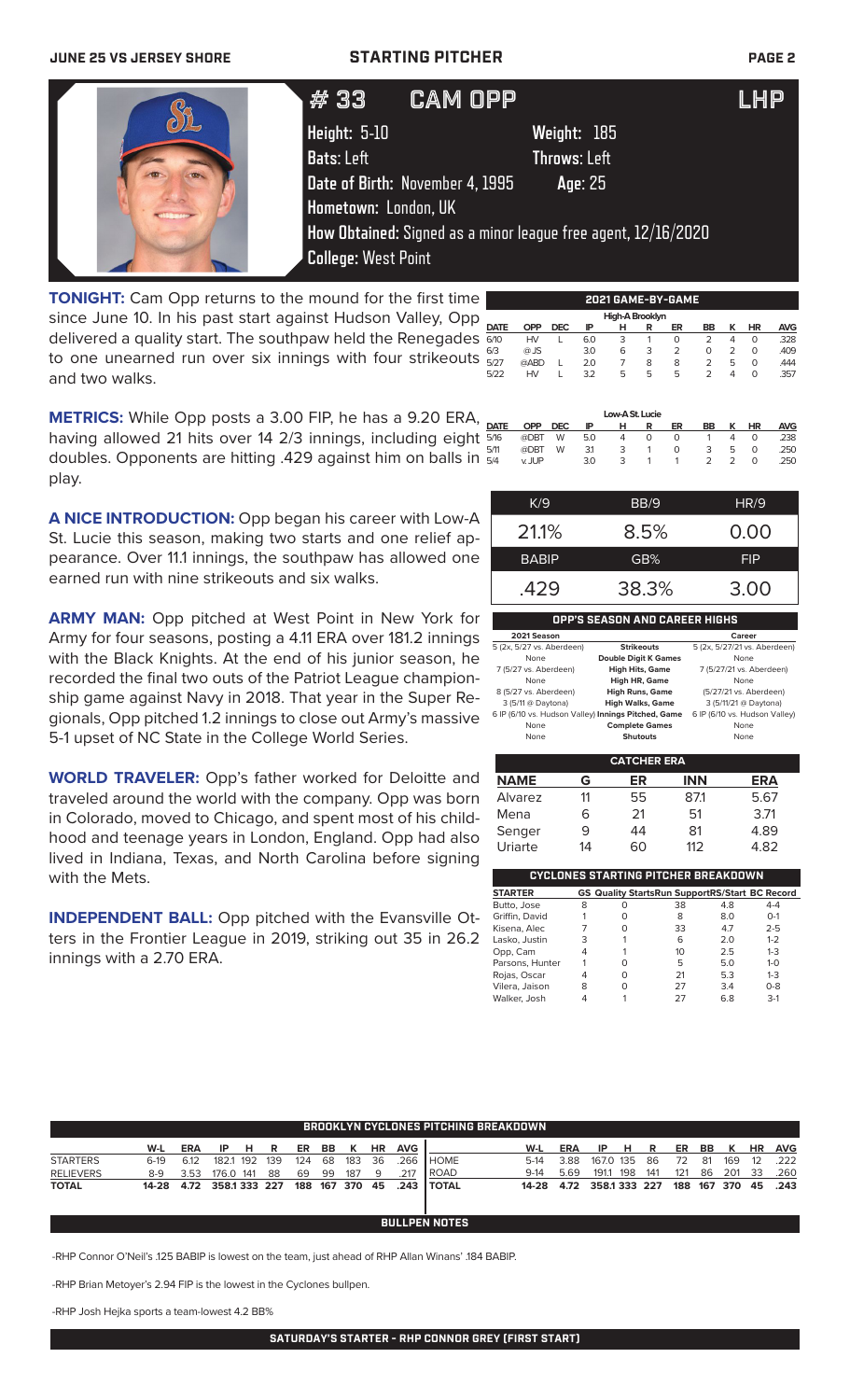| <b>JUNE 25 VS JERSEY SHORE</b>                                                                          |                                                                                                                                                                    | <b>BATTING PAGES</b>                                                                                                                                                                                                                                                                                                                                                                                                                                                                                                     | <b>PAGE 3</b>                                                                                                                                                                                                   |
|---------------------------------------------------------------------------------------------------------|--------------------------------------------------------------------------------------------------------------------------------------------------------------------|--------------------------------------------------------------------------------------------------------------------------------------------------------------------------------------------------------------------------------------------------------------------------------------------------------------------------------------------------------------------------------------------------------------------------------------------------------------------------------------------------------------------------|-----------------------------------------------------------------------------------------------------------------------------------------------------------------------------------------------------------------|
|                                                                                                         |                                                                                                                                                                    |                                                                                                                                                                                                                                                                                                                                                                                                                                                                                                                          |                                                                                                                                                                                                                 |
| <b>FRANCISCO ALVAREZ - C</b><br>#19<br>Last Game: DNP<br>RISP: 8-22 (.364)<br><b>Streak:</b> 5 G (8-17) | <b>Home: 6-30</b><br><b>Road: 15-44</b><br>vs. JS: 8-24                                                                                                            | Last HR: 6/20 at Wilmington<br>Multi-Hit Games: 5 (6/20 at Wilmington)<br>Multi-RBI Games: 4 (6/22 vs. Jersey Shore)                                                                                                                                                                                                                                                                                                                                                                                                     | .284, 4 HR, 16 RBI, .472 wOBA, wRC+ 184<br>Season High, Hits: 3 (6/6 at JS)<br>Season High, Runs: 3 (6/20 at WIL)<br>Season High, RBI: 4 (6/6 at JS)<br>Season High, SB: 1(6/3 at JS)                           |
|                                                                                                         | No. 38 prospect in the game according to MLB Pipeline<br>• Non-roster invitee to Mets Spring TrainingSigned with NYM as NDFA on July 2, 2018                       | Fiters his fourth year in the Mets organizationCalled up from Low-A St. Lucie on Monday, May 2419 years old, turning 20 on November 19<br>· Ranks as the No. 1 prospect in the Mets system according to both MLB Pipeline and Baseball AmericaRanked as No. 4 catching prospect in baseball and the<br>• Hit .417 (20-48) with five doubles, two home runs, and 12 RBIs in 15 games with St. LucieStruck out seven times and walked 15went 2-for-4 in stolen bases                                                       |                                                                                                                                                                                                                 |
| ZACH ASHFORD - OF<br>#9                                                                                 |                                                                                                                                                                    |                                                                                                                                                                                                                                                                                                                                                                                                                                                                                                                          | .216, 1 HR, 5 RBI, .291 wOBA, wRC+ 84                                                                                                                                                                           |
| Last Game: DNP<br><b>RISP: 3-12</b><br><b>Streak:</b> 2 G (2-7)                                         | <b>Home: 8-32</b><br><b>Road: 3-19</b><br>vs. JS: 3-19                                                                                                             | Last HR: 5/23 vs. Hudson Valley<br>Multi-Hit Games: 1 (5/23 vs. Hudson Valley)<br>Multi-RBI Games: 1 (5/23 vs. Hudson Valley)                                                                                                                                                                                                                                                                                                                                                                                            | Season High, Hits: 2 (5/23 vs. HV)<br>Season High, Runs: 2 (6/6 at JS)<br>Season High, RBI: 2 (5/23 vs. HV)<br><b>Season High, SB:</b> 1 (2x, 6/9 vs. HV G2)                                                    |
|                                                                                                         | • Drafted by the Mets out of Fresno State in the 6th round of the 2019 MLB Draft                                                                                   | Enters his third year in the Mets organizationCalled up from Low-A St. Lucie on Saturday, May 22<br>• Hit .340 (17-50) in 14 games with the St. Lucie Mets in 2021, collecting three doubles and six walks with a stolen base<br>• Spent his first few games as a pro with Brooklyn in 2019, hitting 136 in 16 games before being sent to the GCL Mets (37 G, .295/2/23/.413)                                                                                                                                            |                                                                                                                                                                                                                 |
| # 22 BRETT BATY - INF                                                                                   |                                                                                                                                                                    |                                                                                                                                                                                                                                                                                                                                                                                                                                                                                                                          | .314, 5 HR, 31 RBI, .417 wOBA, wRC+ 161                                                                                                                                                                         |
| <b>Last Game: 1-4, 2B</b>                                                                               | <b>Home: 14-62</b>                                                                                                                                                 | Last HR: 6/9 vs. Hudson Valley G2                                                                                                                                                                                                                                                                                                                                                                                                                                                                                        | Season High, Hits: 4 (5/19 vs. HV)                                                                                                                                                                              |
| <b>RISP:</b> 18-44 (.409)<br><b>Streak:</b> 6 G (7-24)                                                  | <b>Road: 29-76</b><br>vs. JS: 14-33                                                                                                                                | Multi-Hit Games: 12 (6/20 at Wilmington)<br>Multi-RBI Games: 9 (6/20 at Wilmington)                                                                                                                                                                                                                                                                                                                                                                                                                                      | Season High, Runs: 2 (5x, 6/9 vs. HV G2)<br><b>Season High, RBI: 4 (2x, 6/3 at JS)</b><br><b>Season High, SB: 1 (3x, 6/19 at WIL)</b>                                                                           |
|                                                                                                         | • Joined the Alternate Training Site in Brooklyn in 2020                                                                                                           | • Enters his third year in the Mets organizationRated as the No. 4 prospect in the Mets system and the No. 94 prospect in baseball according to MLB Pipeline<br>• Earned a non-roster invitation to Spring Training in 2021, collecting a double and a single in 10 games and 10 at-bats<br>• Spent the majority of his first pro season with Kingsport (R) before a promotion to Brooklyn to finish the 2019 season, winning the league title with the Cyclones                                                         |                                                                                                                                                                                                                 |
|                                                                                                         |                                                                                                                                                                    | • Committed to the University of Texas before being drafted in the first round (12th overall) in 2019                                                                                                                                                                                                                                                                                                                                                                                                                    |                                                                                                                                                                                                                 |
| <b>CODY BOHANEK - INF</b><br>#11<br>Last Game: DNP<br><b>RISP:</b> 1-16 $(.063)$<br>Streak:             | <b>Home: 2-24</b><br><b>Road: 10-42</b><br>$vs.$ JS: $0-5$                                                                                                         | Last HR: 6/9 vs. Hudson Valley G1<br>Multi-Hit Games: 2 (6/15 at Wilmington)<br>Multi-RBI Games: 1 (6/17 at Wilmington)                                                                                                                                                                                                                                                                                                                                                                                                  | .197, 2 HR, 6 RBI, .305 w0BA, wRC+ 91<br>Season High, Hits: 3 (5/5 at Asheville)<br>Season High, Runs: 2 (2x, 6/15 at Wil)<br>Seaon High, RBI: 2 (6/17at Wilmington)<br>Season High, SB: 1 (6/15 at Wilmington) |
|                                                                                                         | exchange for OF Ross Adolph, INF Luis Santana, and C Scott Manea                                                                                                   | • Enters his third year in the Mets organization and his fifth as a professionalTraded from Houston to the Mets in January of 2019 along with 3B J.D. Davis in<br>• Returns from Triple-A Syracuse 5/12-6/8 and 6/24: 21 G, 179/.338/.268 with three doubles, a triple, and a home run with 11 walks<br>• Broke camp with Brooklyn: 5 G, .313/.500/.500 with a home run a two RBIs before the call up<br>• Originally drafted by Houston in the 30th round of the 2017 MLB Draft from the University of Illinois-Chicago |                                                                                                                                                                                                                 |
| #8<br><b>ANTOINE DUPLANTIS - OF</b>                                                                     |                                                                                                                                                                    |                                                                                                                                                                                                                                                                                                                                                                                                                                                                                                                          | .248, 2 HR, 9 RBI, .302 w0BA, wRC+ 89                                                                                                                                                                           |
| Last Game: 0-4<br><b>RISP:</b> 7-27 (.259)<br>Streak:                                                   | <b>Home: 10-62</b><br><b>Road: 28-90</b><br>vs. JS: 9-33                                                                                                           | Last HR: 6/18 at Wilmington<br>Multi-Hit Games: 10 (6/20 at Wilmington)<br>Multi-RBI Games: 2 (6/18 at Wilmington)                                                                                                                                                                                                                                                                                                                                                                                                       | Season High, Hits: 4 (5/16 at Greenville)<br>Season High, Runs: 4 (5/16 at Greenville)<br>Season High, RBI: 2 (2x, 6/18 at Wilmington)<br>Season High, SB: 1 (2x, 5/16 at Greenville)                           |
|                                                                                                         | • Recorded eight outfield assists in 47 games to lead Brooklyn in 2019                                                                                             | · Enters his third year in the Mets organization Spent his draft year with Brooklyn and scored the game-winning run against Lowell in the 2019 NYPL Championship<br>• Finished his LSU career with 359 hits, most in school history and second-most in SEC history behind fellow Mets MiLB outfielder Jake Mangum (383 hits)Never                                                                                                                                                                                        |                                                                                                                                                                                                                 |
| finished a season at LSU hitting lower than .316                                                        |                                                                                                                                                                    | • Mets 12th round pick, 2019Also drafted in the 19th round by Cleveland in 2018Brother Armond, holds the world record in the pole vault with a height of 6.18m.                                                                                                                                                                                                                                                                                                                                                          |                                                                                                                                                                                                                 |
| # 20 JOE GENORD - INF                                                                                   |                                                                                                                                                                    |                                                                                                                                                                                                                                                                                                                                                                                                                                                                                                                          | .221, 7 HR, 15 RBI, .314 wOBA, wRC+ 96                                                                                                                                                                          |
| Last Game: 0-3<br><b>RISP: 3-30 (.100)</b><br>Streak:                                                   | <b>Home: 9-52</b><br><b>Road: 20-80</b><br>vs. JS: 5-30                                                                                                            | <b>Last HR:</b> 6/20 at Wilmington<br>Multi-Hit Games: 5 (6/20 at Wilmington)<br>Multi-RBI Games: 3 (6/1 at Jersey Shore)                                                                                                                                                                                                                                                                                                                                                                                                | Season High, Hits: 3 (2x, 5/19 vs. HV)<br>Season High, Runs: 3 (2x, 5/19 vs. HV)<br>Season High, RBI: 3 (5/8 at Asheville)<br><b>Season High, SB: 1 (6/18 at Wilmington)</b>                                    |
| • Mets 9th round pick in 2019 out of South Florida                                                      | • Two-time All-AAC honoree who led USF in home runs in each of his three seasons<br>• Also drafted by the Los Angeles Dodgers in the 19th round of the 2015 draft. | • Enters his third year in the Mets organization…Named to the NYPL All-Star team and won a league title with Brooklyn in 2019<br>• Led the Cyclones with nine home runs and 44 RBIsEarned Player of the Week honors with the Cyclones during the week of July 7.                                                                                                                                                                                                                                                         |                                                                                                                                                                                                                 |
| <b>ADRIAN HERNANDEZ - OF</b><br>#35                                                                     |                                                                                                                                                                    |                                                                                                                                                                                                                                                                                                                                                                                                                                                                                                                          | .145, 1 HR, 2 RBI, .168 wOBA, wRC+ 5                                                                                                                                                                            |
| Last Game: 0-3, 3 K                                                                                     | <b>Home: 6-28</b>                                                                                                                                                  | Last HR:                                                                                                                                                                                                                                                                                                                                                                                                                                                                                                                 | Season High, Hits: 2 (5/25 vs. Aberdeen)                                                                                                                                                                        |
| <b>RISP: 3-14 (.214)</b><br><b>Streak:</b>                                                              | <b>Road: 4-31</b><br>vs. JS: 3-26                                                                                                                                  | Multi-Hit Games: 1 (5/25 vs. Aberdeen)<br><b>Multi-RBI Games:</b>                                                                                                                                                                                                                                                                                                                                                                                                                                                        | Season High, Runs: 1 (6/1 at JS)<br><b>Season High, RBI:</b> 1 (2x 6/22 vs. JS)<br>Season High, SB:                                                                                                             |
|                                                                                                         | • Signed for \$1.5 million by the Mets as a non-drafted international free agent in 2017                                                                           | • Returned from the Development List June 22stayed and worked out with Brooklyn from June 8-21.<br>• Enters his fifth year in the Mets organizationreceived 5/8 from extended spring training after the injury to OF Scott Ota.<br>• Ranked the No. 30 Prospect in the NYM system by MLB PipelineLimited to four games with the GCL Mets in 2019 due to hamstring injuries.<br>• Hit .261 with five homers and 34 RBIs in 63 games in the Dominican Summer League in 2018.                                               |                                                                                                                                                                                                                 |
| <b>RONNY MAURICIO - INF</b><br>#2                                                                       |                                                                                                                                                                    |                                                                                                                                                                                                                                                                                                                                                                                                                                                                                                                          | .245, 7 HR, 25 RBI, .322 wOBA, wRC+ 102                                                                                                                                                                         |
| Last Game: 0-4<br><b>RISP: 9-40 (.225)</b><br>Streak:                                                   | <b>Home: 8-65</b><br><b>Road: 32-94</b><br>vs. JS: 9-41                                                                                                            | Last HR: 6/16 at Wilmington<br>Multi-Hit Games: 8 (6/22 vs. Jersey Shore)<br>Multi-RBI Games: 7 (6/16 at Wilmington)                                                                                                                                                                                                                                                                                                                                                                                                     | Season High, Hits: 3 (4x, 6/17 at Wilmington)<br>Season High, Runs: 2 (6x, 6/20 at WIL)<br>Seaon High, RBI: 4 (2x, 5/16 at Greeville)<br><b>Season High, SB: 1 (5/23 vs. HV)</b>                                |
|                                                                                                         |                                                                                                                                                                    | • Enters his fifth year in the Mets organizationRated as the No. 2 prospect in the Mets system and the No. 58 prospect in baseball according to MLB Pipeline<br>• Non-roster invitee to Spring Training for the third consecutive seasonSpent 2020 at the Mets Alternate Site and had one at-bat with the Tigres del Licey in the                                                                                                                                                                                        |                                                                                                                                                                                                                 |

- Dominican Winter League • Named a South Atlantic League mid-season All-Star with Columbia (A) in 2019
- Won the 2018 GCL Mets Sterling Award, given to the team's most valuable player...Signed with the Mets as a 16-year-old on July 2, 2017.

**# 16 JOSE MENA - C .167, 1 HR, 4 RBI, .243 wOBA, wRC+ 52 Season High, Hits:** 3 (6/20 at Wilmington)<br>**Season High, Runs:** 1 (3x, 6/20 at WIL) **RISP: 1-8 (1125) Road: 5-18 Rise (118 and 118 and 118 ast HR: 1-18 ast HR: 1-8** (125)<br> **RISP:** 1-8 (.125) **Road: 5-18 Multi-Hit Games:** 1 (6/20 at Wilmington) **Streak: 2** G (4-10) **vs. JS:** 1-7 **Multi-RBI Games: Streak:** 2 G (4-10) **vs. JS:** 1-7 **Multi-RBI Games: Season High, RBI:** 1 (4x, 6/23 vs. JS) **Season High, SB:** 

• Enters his sixth year in the Mets organization

• Won a 2019 NYPL Championship with Brooklyn, posting his best offensive season as a professional, posting career highs in batting average, hits, home runs, RBIs, and runs

• Has caught 81% of would-be base stealers (51 of 81) in his previous four seasons in the system.

• Signed with the Mets on June 22, 2016 as international free agent.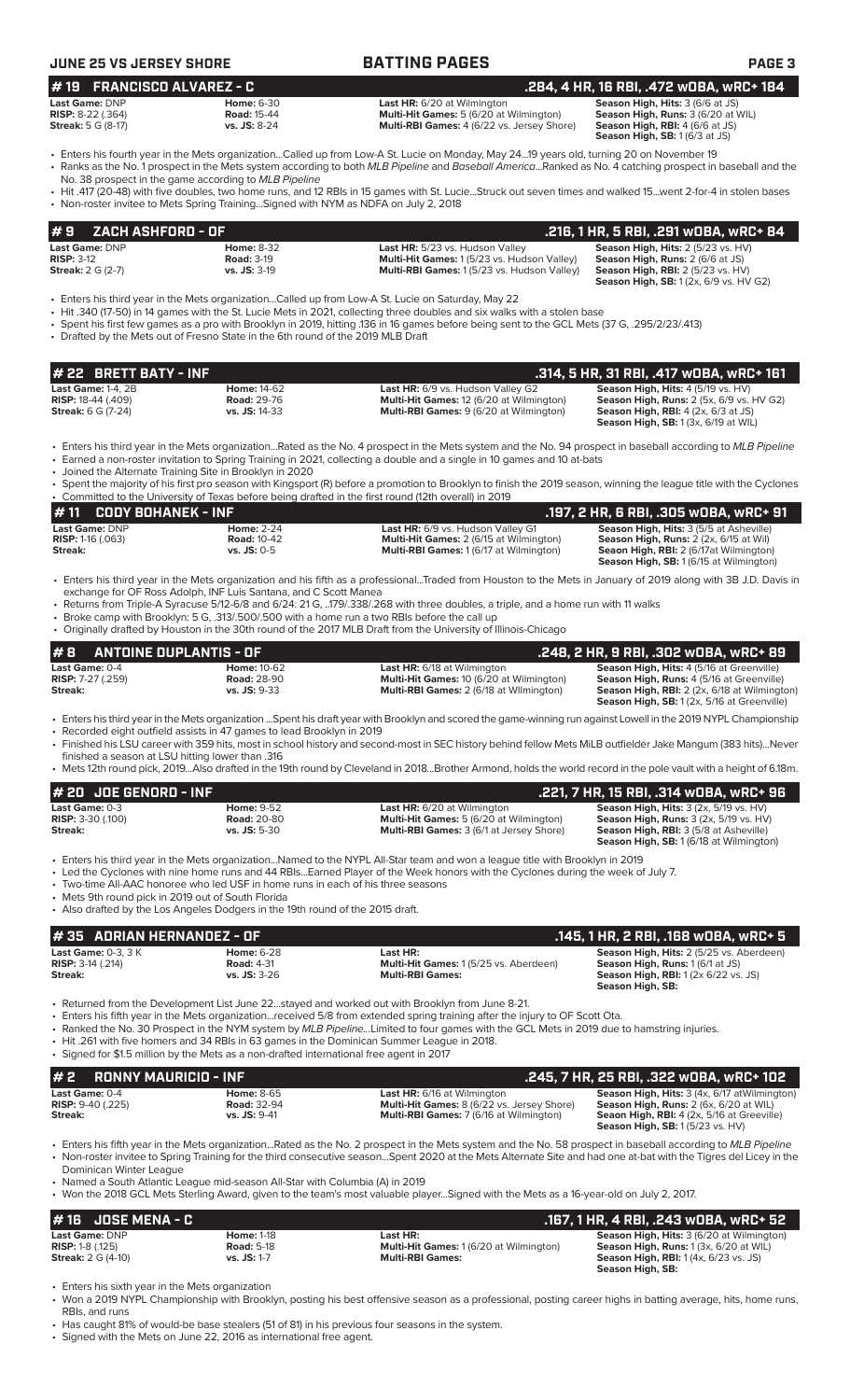| <b>JUNE 25 VS JERSEY SHORE</b>                                         |                                                                                                                                                                                  | <b>BATTING PAGES</b>                                                                                                                                                                                                                                                                                                                                                                                     | <b>PAGE 4</b>                                                                                                                                                             |  |  |  |
|------------------------------------------------------------------------|----------------------------------------------------------------------------------------------------------------------------------------------------------------------------------|----------------------------------------------------------------------------------------------------------------------------------------------------------------------------------------------------------------------------------------------------------------------------------------------------------------------------------------------------------------------------------------------------------|---------------------------------------------------------------------------------------------------------------------------------------------------------------------------|--|--|--|
| #19<br><b>LUKE RITTER - INF</b>                                        |                                                                                                                                                                                  |                                                                                                                                                                                                                                                                                                                                                                                                          | .221, 8 HR, 24 RBI, .322 wOBA, wRC+ 101                                                                                                                                   |  |  |  |
| <b>Last Game: 0-2, 2 BB</b><br><b>RISP:</b> 7-38 (.184)<br>Streak:     | <b>Home: 9-53</b><br><b>Road: 20-77</b><br>$vs.$ JS: $3-25$                                                                                                                      | Last HR: 6/20 at Wilmington<br>Multi-Hit Games: 7 (6/20 at Wilmington)<br>Multi-RBI Games: 5 (6/20 at Wilmington)                                                                                                                                                                                                                                                                                        | Season High, Hits: 3 (5/11 at Greenville)<br>Season High, Runs: 2 (2x, 6/20 at WIL)<br>Season High, RBI: 6 (6/20 at Wilmington)<br>Season High, SB: 1(5/12 at Greenville) |  |  |  |
| • Two-time First Team All-AAC honoree                                  | • Led Brooklyn in 2019 in games played (68), runs (39), doubles (15), and walks (33)<br>• Played linebacker at Rockhurst High School and set the school record with 184 tackles. | • Enters his third year in the Mets organizationWon a New York-Penn League title with Brooklyn in 2019<br>• Mets 7th-round pick in 2019 from Wichita StateAlso drafted by the Minnesota Twins in the 37th round of the 2018 MLB Draft                                                                                                                                                                    |                                                                                                                                                                           |  |  |  |
| <b>LT STRUBLE - OF</b><br>#4                                           |                                                                                                                                                                                  |                                                                                                                                                                                                                                                                                                                                                                                                          | .222, 0 HR, 1 RBI, .336 wOBA, wRC+ 102                                                                                                                                    |  |  |  |
| Last Game: 0-2, BB, 2 K<br><b>RISP:</b> 1-8 $(.125)$<br><b>Streak:</b> | <b>Home: 4-15</b><br><b>Road: 2-12</b><br>vs. JS: 2-6                                                                                                                            | Last HR:<br><b>Multi-Hit Games:</b><br><b>Multi-RBI Games:</b>                                                                                                                                                                                                                                                                                                                                           | Season High, Hits: 1 (3x, 6/20 at WIL)<br>Season High, Runs: 1 (4x, 6/23 at WIL)<br>Season High, RBI: 1 (5/19 vs. HV)<br>Season High, SB:                                 |  |  |  |
|                                                                        | . Played in the GCL in 2019, hitting .231 over 18 games during his draft year                                                                                                    | • Enters his third year in the Mets organizationReturned 6/8 from Triple-A Syracusewent 1-2 with a walk in two gamesreceived from Low-A St Lucie on 5/18.<br>• With Brooklyn 5/19-5/23: 1-5Went 6-21 (.286) with three RBIs and four walks in seven games with the St. Lucie Mets to begin the year<br>• Selected by the Mets in the 29th round in 2019 out of Felician College Hails from Hammonton, NJ |                                                                                                                                                                           |  |  |  |
| <b>JUAN URIARTE - C</b><br>#17                                         |                                                                                                                                                                                  |                                                                                                                                                                                                                                                                                                                                                                                                          | .212, 0 HR, 1 RBI, .257 wOBA, wRC+ 61                                                                                                                                     |  |  |  |
| Last Game: 1-3<br><b>RISP: 2-8</b><br><b>Streak:</b> 1 G (1-3)         | <b>Home: 6-20</b><br><b>Road: 4-27</b><br>vs. JS: 2-12                                                                                                                           | Last HR:<br>Multi-Hit Games: 1 (6/9 vs. Hudson Valley G2)<br>Multi-RBI Games: 1 (6/18 at Wilmington)                                                                                                                                                                                                                                                                                                     | Season High, Hits: 2 (6/9 vs. HV G2)<br>Season High, Runs: 2 (5/19 vs. HV)<br>Season High, RBI: 2 (6/18 at WIL)<br>Season High, SB:                                       |  |  |  |
| • Signed with the Mets as a NDFA on July 4, 2014.                      | • Caught 16 of 44 (36%) would-be base stealers in 2019.                                                                                                                          | • Enters his eighth year in the Mets organizationSpent 2019 with Columbia (A) and the GCL Mets (R)<br>• Injured in his first at-bat with Brooklyn in 2018 on Opening Day at Staten Island, missing the entire season<br>. Finished 10th in batting average in the Appalachian League with Kingsport in 2017, hitting .305                                                                                |                                                                                                                                                                           |  |  |  |
| <b>JEREMY VASQUEZ - INF</b><br>#12                                     |                                                                                                                                                                                  |                                                                                                                                                                                                                                                                                                                                                                                                          | .100, 0 HR, 0 RBI, .148 w0BA, wRC+ -8                                                                                                                                     |  |  |  |
| Last Game: 0-3, K<br>$RISP: 0-2$<br>Streak:                            | <b>Home: 1-10</b><br>Road:<br>vs. JS: 1-10                                                                                                                                       | Last HR:<br><b>Multi-Hit Games:</b><br><b>Multi-RBI Games:</b>                                                                                                                                                                                                                                                                                                                                           | Season High, Hits: 1 (6/23 vs. JS<br>Season High, Runs: 1 (6/22 vs. JS)<br>Season High, RBI:<br>Season High, SB:                                                          |  |  |  |
|                                                                        | · Played with Brooklyn in 2017, hitting .225 with one home run and eight RBIs in 31 games.                                                                                       | • Enters his fifth season in the Mets organizationReceived from Double-A Binghamton on June 22<br>• Played 32 games with the RumblePonies this season, hitting .171 (18-105) with one double, one home run, and 11 RBIs.<br>• Drafted by the Mets in the 28th round of the 2017 MLB Draft from Nova Southeastern in his home state of FloridaIs from Palm City, FL.                                      |                                                                                                                                                                           |  |  |  |

| #10 ANTHONY WALTERS - INF |                   |                                                    | .151, 0 HR, 5 RBI, .246 w0BA, wRC+ 54                    |
|---------------------------|-------------------|----------------------------------------------------|----------------------------------------------------------|
| Last Game: DNP            | <b>Home: 7-23</b> | Last HR:                                           | <b>Season High, Hits:</b> $2$ ( $2x$ , $5/22$ vs. $HV$ ) |
| <b>RISP:</b> $4-16(.250)$ | <b>Road: 1-28</b> | Multi-Hit Games: 2 (5/22 vs. Hudson Valley)        | <b>Season High, Runs:</b> 1 (5x, 6/19 at WIL)            |
| <b>Streak: 1 G (1-3)</b>  | $vs.$ JS: 2-15    | <b>Multi-RBI Games:</b> 2 (5/22 vs. Hudson Valley) | <b>Season High, RBI:</b> 2 (2x, 5/22 vs. HV)             |
|                           |                   |                                                    | Season High, SB:                                         |

• Enters his second year and first season in the Mets organization...Selected as one of six by the Mets in the 2020 MLB Draft (3rd round - San Diego State) • Drafted with teammate Casey Schmitt (SFG) in the top 100 picks of the MLB Draft, setting a mark for the first time two Aztecs have been drafted top 100 since Taber Lee and current Cyclones pitching coach Royce Ring in 2002

• Hit .271 in just 16 games for the Aztecs in 2020...Transferred to SDSU from Mt. San Antonio College after the 2018 season

• Attended Cal and played one season with the Golden Bears in 2017

| Hardest Hit Balls - 2021 (not all games listed- from available Trackman data) |                                   |                         |                  |                   |          |      |                          |                           |           |                    |  |
|-------------------------------------------------------------------------------|-----------------------------------|-------------------------|------------------|-------------------|----------|------|--------------------------|---------------------------|-----------|--------------------|--|
| Date                                                                          | <b>Player</b>                     | <b>Opponent</b>         | <b>Exit Velo</b> | Result            |          | Date | Player                   | <b>Opponent</b>           | Exit Velo | Result             |  |
| 6/12                                                                          | <b>Francisco Alvarez</b>          | vs. Hudson Valley 112.5 |                  | Double            |          | 6/16 | Ronny Mauricio           | at Wilmington             | 107.5     | Home Run           |  |
| 6/11                                                                          | Brett Baty                        | vs. Hudson Valley 111.2 |                  | <b>Ground Out</b> |          | 6/15 | Ronny Mauricio           | at Wilmington             | 107.2     | Single             |  |
| 6/1                                                                           | Adrian Hernandez                  | at Jersey Shore         | 109.8            | Home Run          |          | 6/9  | Brett Baty               | vs. Hudson ValleyG2 107.3 |           | Double             |  |
| 6/6                                                                           | Francisco Alvarez                 | at Jersey Shore         | 109.7            | Single            |          | 5/23 | Hayden Senger            | vs. Hudson Vallev         | 107       | Home Run           |  |
| 6/1                                                                           | Ronny Mauricio                    | at Jersey Shore         | 109.6            | <b>Triple</b>     |          | 5/29 | Ronny Mauricio           | vs. Aberdeen              | 107       | Line Drive Out     |  |
| 6/22                                                                          | Brett Baty                        | vs. Jersey Shore        | 109.2            | Double            |          | 6/6  | <b>Francisco Alvarez</b> | at Jersey Shore           | 106.9     | Double             |  |
| 6/15                                                                          | Francisco Alvarez                 | at Wilmington           | 109.2            | Single            |          | 6/6  | Joe Genord               | at Jersey Shore           | 106.6     | Ground Ball Out    |  |
| 6/1                                                                           | Francisco Alvarez at Jersey Shore |                         | 109.0            | Home Run          |          | 6/2  | Ronny Mauricio           | at Jersey Shore           | 106.3     | Single             |  |
| 5/25                                                                          | <b>Francisco Alvarez</b>          | vs. Aberdeen            | 109              | Single            |          | 6/23 | Brett Baty               | vs. Jersey Shore          | 106.1     | Ground Ball Out    |  |
| 6/5                                                                           | Francisco Alvarez                 | at Jersey Shore         | 108.7            | Ground Ball Out   |          | 6/1  | <b>Brett Baty</b>        | at Jersey Shore           | 106       | Home Run           |  |
| 6/2                                                                           | Francisco Alvarez at Jersey Shore |                         | 108.7            | Single            |          | 6/9  | <b>Francisco Alvarez</b> | vs. Hudson ValleyG1 105.7 |           | Ground Ball Single |  |
|                                                                               |                                   |                         |                  |                   |          |      |                          |                           |           |                    |  |
| <b>Recent Home Run Chart</b>                                                  |                                   |                         |                  |                   |          |      |                          |                           |           |                    |  |
| Date                                                                          | Player                            | Upponent                | Exit Velo        | Launch Angle      | Distance |      | Joe Genord               | at Jersev Shore           | 99 mph    | 25                 |  |

| Date | Player         | <b>Opponent</b>                   | Exit Velo | Launch Angle | Distance |      | Joe Genord                                   | at Jersev Shore            | 99 mph    | 25   | 384 ft. |
|------|----------------|-----------------------------------|-----------|--------------|----------|------|----------------------------------------------|----------------------------|-----------|------|---------|
|      |                | Hayden Senger vs. Hudson Valley   | $107$ mph | 19.8         | 407 ft.  | 6/6  | Brett Baty                                   | at Jersey Shore 97.4 mph   |           | 26.3 | 387 ft. |
| 5/29 | Luke Ritter    | vs. Aberdeen                      | 92 mph    | 35.7         | 363 ft.  | 6/9  | Cody Bohanek                                 | vs. Hudson Valley 103 mph  |           | 27   | 405 ft. |
| 6/1  | Brett Baty     | at Jersev Shore                   | $106$ mph | 36.3         | 379 ft.  |      | Gerson Molina                                | vs. Hudson Valley 98.4 mph |           | 29   | 390 ft. |
|      | Joe Genord     | at Jersev Shore                   | $107$ mph | 27.5         | 449 ft.  |      | Brett Baty                                   | vs. Hudson Valley 91 mph   |           | 32   | 342 ft. |
|      |                | Adrian Hernandez at Jersey Shore  | $109$ mph | 21.3         | 388 ft   | 6/12 | Francisco Alvarez vs. Hudson Valley 99.5 mph |                            |           | 29   | 381 ft. |
|      |                | Francisco Alvarez at Jersey Shore | $109$ mph | 20.38        | 416 ft.  | 6/16 | Ronny Mauricio                               | at Wilmington              | 107.5 mph | 22   | 426 ft. |
| 5/3  | Brett Baty     | at Jersey Shore                   | $107$ mph | 25           | 413 ft.  | 6/17 | Blake Tiberi                                 | at Wilmington              |           |      |         |
|      | Brett Baty     | at Jersev Shore                   |           |              |          | 6/18 | Luke Ritter                                  | at Wilmington              |           |      |         |
|      | Ronny Mauricio | at Jersey Shore                   |           |              |          |      | Antoine Duplantis at Wilmington              |                            |           |      |         |
| 6/4  |                | Francisco Alvarez at Jersey Shore | 104.7 mph | 29.9         | 407 ft.  |      | Blake Tiberi                                 | at Wilmington              |           |      |         |
| 6/5  | Ronny Mauricio | at Jersey Shore                   | 102 mph   | 30.2         | 447 ft.  | 6/19 | Luke Ritter                                  | at Wilmington              | $107$ mph |      | 453 ft. |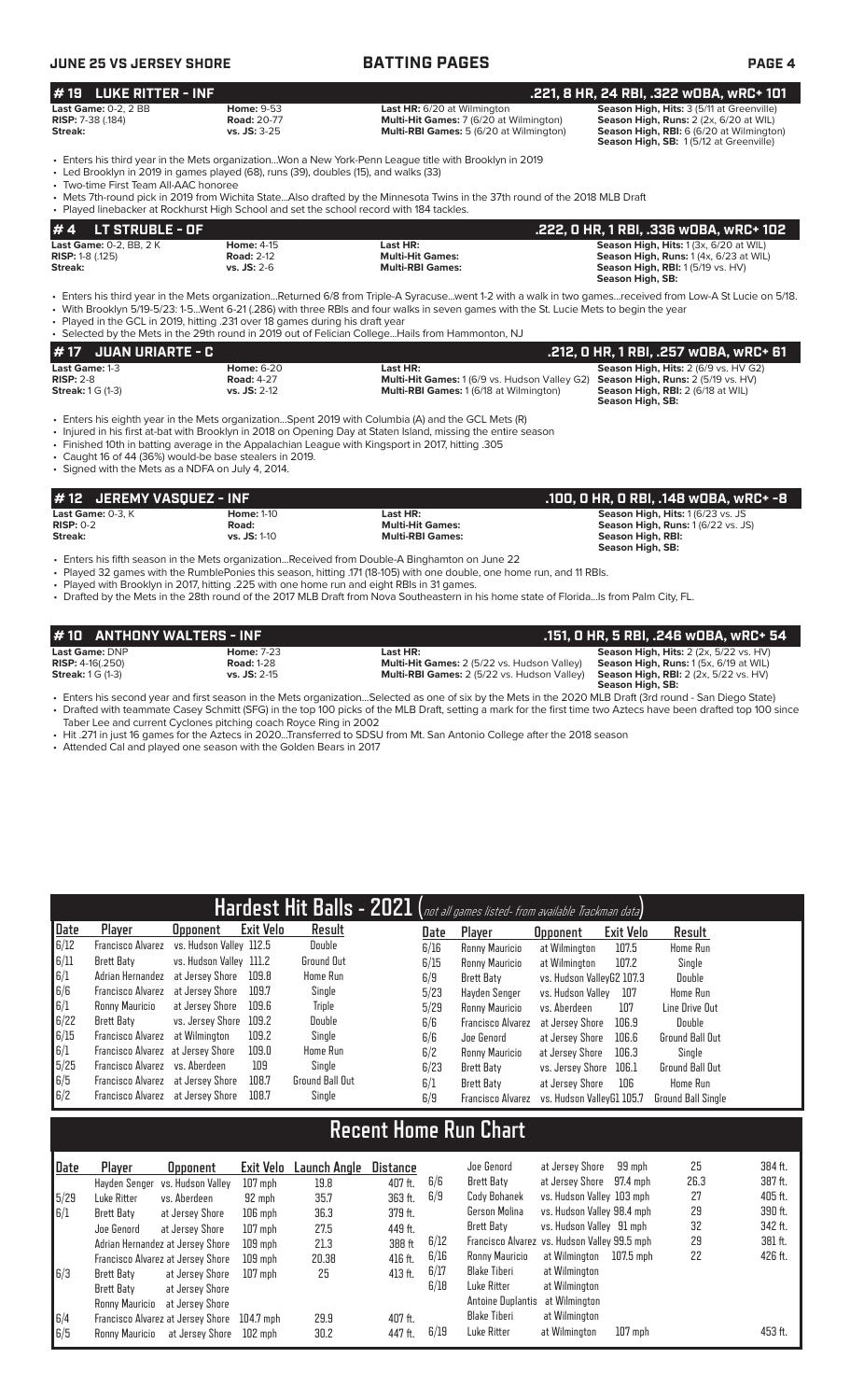| #18                                                 |                        | <b>ANDREW EDWARDS - LHP</b>                                                                                                                                                        | 26.8% K%, 15.9% BB%, 2.45 ERA, 0 SV                                        |          |              |                               | <b>LAST FIVE APPEARANCES</b> |                             |                              |                        |                         |                               |                                |                     |
|-----------------------------------------------------|------------------------|------------------------------------------------------------------------------------------------------------------------------------------------------------------------------------|----------------------------------------------------------------------------|----------|--------------|-------------------------------|------------------------------|-----------------------------|------------------------------|------------------------|-------------------------|-------------------------------|--------------------------------|---------------------|
| <b>Leadoff: 2-16</b>                                |                        | Last App: 6/24 at WIL Last Loss: 6/19 at WIL<br><b>Inherited Runners/Stranded: 4/4</b>                                                                                             | <b>SV/OP (Last):</b> 1/1 (6/15 at WIL)                                     | Holds:   |              |                               |                              | <b>ANDREW EDWARDS</b>       |                              |                        |                         |                               |                                |                     |
|                                                     |                        | · Enters his third year in the Mets organizationStruck out the final batter in Game 3 of the 2019                                                                                  |                                                                            |          | DATE<br>6/6  | OPP<br>@ JS                   | DEC                          | IP<br>1.1                   | H<br>$\overline{2}$          | R<br>$\overline{2}$    | ER<br>2                 | BB<br>O                       | Κ<br>$\mathbf{1}$              | HI<br>-1            |
|                                                     |                        | NYPL Championship Series to win Brooklyn's first outright minor league baseball title in team his-                                                                                 |                                                                            |          | 6/12         | HV                            |                              | 2.0                         | $\circ$                      | 0                      | $\circ$                 | $\mathbf{1}$                  | 4                              | $\circ$             |
| tory                                                |                        |                                                                                                                                                                                    |                                                                            |          | 6/15         | @ WIL                         | <b>SV</b>                    | 1.0                         | 0                            | 0                      | 0                       | $\mathbf{1}$                  | 2                              | 0                   |
|                                                     |                        | • Spent the entire 2019 season with the Cyclones, collecting three saves                                                                                                           |                                                                            |          | 6/19         | @ WIL                         | L                            | 1.0                         | 4<br>$\circ$                 | 1<br>$\circ$           | $\mathbf{1}$<br>$\circ$ | 2<br>3                        | $\mathbf{1}$<br>$\overline{2}$ | 0<br>$\circ$        |
|                                                     |                        | . Went to New Mexico State for two seasons after pitching a pair of campaigns for Central Arizona.                                                                                 |                                                                            |          | 6/24         | vs. JS                        |                              | 1.1<br><b>JOSH HEJKA</b>    |                              |                        |                         |                               |                                |                     |
| #46                                                 |                        | <b>JOSH HEJKA - RHP</b>                                                                                                                                                            | 14.1 K%, 4.2 BB%, 5.06 ERA, 0 SV                                           |          | DATE         | OPP                           | <b>DEC</b>                   | IP                          | н                            | R                      | ER                      | BB                            | Κ                              | HI                  |
| Last App: 6/19 at WIL                               |                        | <b>Last Loss:</b>                                                                                                                                                                  | SV/OP (Last):                                                              | Holds:   | 6/6          | @NH*                          |                              | 0.0                         | 1                            | 3                      | 3                       | 1                             | $\circ$                        | 0                   |
| Leadoff: 3-10                                       |                        | Inherited Runners/Stranded: 6/3                                                                                                                                                    |                                                                            |          | 6/8<br>6/12  | BOW <sup>*</sup><br>WOR**     |                              | 0.1<br>2.0                  | $\mathbf{1}$<br>3            | $\circ$<br>3           | $\circ$<br>3            | $\circ$<br>$\mathbf{1}$       | $\circ$<br>$\mathbf{1}$        | $\circ$<br>-1       |
|                                                     |                        | • Returns to Brooklyn after spending time with Binghamton (6/3-6/9) and Syracuse (6/10-6/18).                                                                                      |                                                                            |          | 6/15         | $@SWB**$                      |                              | 0.1                         | $\overline{2}$               | 0                      | $\circ$                 | $\circ$                       | $\mathbf 0$                    | $\circ$             |
|                                                     |                        | Enters his third year in the Mets organizationWon a 2019 NYPL title with Brooklyn, splitting time                                                                                  |                                                                            |          | 6/19         | @ WIL<br>*Double-A Binghamton |                              | 3.1                         | 3                            | 1                      | 1                       | $\circ$                       | $\mathbf{1}$                   | 0                   |
|                                                     |                        | with the Cyclones and Kingsport Mets<br>· Signed as a minor league free agent in mid-summer after pitching in six games with the Westside                                          |                                                                            |          |              | **Triple-A Syracuse           |                              |                             |                              |                        |                         |                               |                                |                     |
|                                                     |                        | Wolly Mammoths in the United Shore Baseball League                                                                                                                                 |                                                                            |          | DATE         | OPP                           | DEC                          | <b>BRIAN METOYER</b><br>IP  |                              | R                      | ER                      | BB                            | Κ                              | HI                  |
|                                                     |                        | · Pitched all four years at Johns Hopkins, switching to submarine later in his career.                                                                                             |                                                                            |          | 5/23         | vs. HV                        |                              | 2.0                         | н<br>$\circ$                 | 0                      | 0                       | 1                             | $\mathbf{1}$                   | 0                   |
| #5                                                  |                        | <b>BRIAN METOYER - RHP</b>                                                                                                                                                         | 33.3 K%, 13 BB%, 3.86 ERA, 0 SV                                            |          |              | 5/29 vs. ABD                  |                              | 1.1                         | $\mathbf{1}$                 | 1                      | $\mathbf{1}$            | $\overline{2}$                | $\overline{2}$                 | 0                   |
| Last App: 6/15 at WIL                               |                        | Last Loss:<br>5/15 at GVL                                                                                                                                                          | <b>SV/OP (Last):</b> 1/1 (6/3 at JS)                                       | Holds:   | 6/3<br>6/9   | @ JS<br>vs. HV G1             | SV                           | 2.0<br>1.1                  | 3<br>O                       | 1<br>0                 | $\mathbf{1}$<br>0       | $\mathbf 0$<br>$\overline{2}$ | 5<br>3                         | 0<br>0              |
|                                                     |                        | Leadoff: 4-11, 2 BB, HBP Inherited Runners/Stranded: 4/3                                                                                                                           |                                                                            |          | 6/15         | @ WIL                         | W                            | 2.0                         | 0                            | 0                      | 0                       | $\mathbf{1}$                  | 3                              | O                   |
|                                                     |                        | · Enters his fourth year in the Mets orgWon a New York Penn League title with Brooklyn in 2019                                                                                     |                                                                            |          |              |                               |                              | <b>BRYCE MONTES DE OCA</b>  |                              |                        |                         |                               |                                |                     |
|                                                     |                        | Struck out 40 batters over 28.2 innings with BrooklynSpent his first professional season with •                                                                                    |                                                                            |          | DATE         | OPP                           | <b>DEC</b>                   | IP                          | H                            | R                      | ER                      | BB                            | Κ                              | HI                  |
| GCL Mets and Kingsport Mets                         |                        | • Joins Ronnie Robbins (30th, 1981 - Toronto) as the only two LSU-Alexandria Generals to be                                                                                        |                                                                            |          | 5/29<br>6/3  | vs. ABD<br>@ JS               | W                            | 1.0<br>1.2                  | $\mathbf 0$<br>$\mathbf{1}$  | 0<br>$\circ$           | $\circ$<br>$\circ$      | 1<br>1                        | $\mathbf{1}$<br>$\overline{4}$ | $\circ$<br>0        |
|                                                     |                        | drafted by a MLB team in school history                                                                                                                                            |                                                                            |          | 6/9          | vs. HV G2 SV                  |                              | 2.0                         | $\circ$                      | $\mathbf 0$            | $\circ$                 | $\overline{2}$                | $\overline{2}$                 | $\circ$             |
|                                                     |                        | • Native of Natchitoches (NACK-ah-tish), the oldest city in Louisiana (est. 1714).                                                                                                 |                                                                            |          | 6/12         | vs. HV                        | L                            | 1.2                         | 2                            | $\overline{2}$         | $\mathbf{1}$            | $\circ$                       | $\overline{4}$                 | $\circ$             |
| #43                                                 |                        | <b>BRYCE MONTES DE OCA - RHP</b>                                                                                                                                                   | 29 K%, 19 BB%, 2.65 ERA, 0 SV                                              |          | 6/17         | @ WIL                         |                              | 2.0                         | $\overline{2}$               | $\overline{2}$         | $\overline{2}$          | 3                             | $\circ$                        | $\circ$             |
| Last App: 6/17 at WIL                               |                        | <b>Last Loss:</b>                                                                                                                                                                  | SV/OP (Last):                                                              | Holds: 1 | DATE         | OPP                           | DEC.                         | <b>COLBY MORRIS</b><br>IP   | н                            | R                      | ER                      | BB                            | К                              | HI                  |
| <b>Leadoff:</b> 3-10, 3 BB                          |                        | <b>Inherited Runners/Stranded: 2/2</b>                                                                                                                                             |                                                                            |          | 6/1          | @ JS                          |                              | 1.2                         | 1                            | 1                      | $\mathbf{1}$            | 1                             | 4                              | $\mathbf{1}$        |
|                                                     |                        | · Enters his fourth year in the Mets orgHas not pitched as a professional due to injuries                                                                                          |                                                                            |          | 6/6          | @ JS                          |                              | 1.2                         | $\mathbf{1}$                 | 2                      | $\overline{2}$          | 3                             | $\mathbf{1}$                   | $\circ$             |
|                                                     |                        | • Underwent Tommy John surgery as a high school junior and missed 2016 after having ulnar                                                                                          |                                                                            |          | 6/12<br>6/16 | vs. HV<br>@ WIL               |                              | 2.1<br>2.0                  | 3<br>$\overline{2}$          | $\mathbf{1}$<br>0      | $\mathbf{1}$<br>$\circ$ | $\circ$<br>$\mathbf{1}$       | $\mathbf{1}$<br>$\mathbf 0$    | $\circ$<br>0        |
| nerve transposition                                 |                        |                                                                                                                                                                                    |                                                                            |          | 6/22         | vs. JS                        |                              | 3.0                         | 0                            | 0                      | $\Omega$                | 3                             | 4                              | $\mathbf 0$         |
|                                                     |                        | • Previously drafted by Washington in the 15th round of the 2017 MLB Draft and by the Chicago<br>White Sox in the 14th round of the 2015 MLB Draft.                                |                                                                            |          |              |                               |                              | <b>CONNOR O'NEIL</b>        |                              |                        |                         |                               |                                |                     |
|                                                     |                        |                                                                                                                                                                                    |                                                                            |          | DATE         | OPP                           | <b>DEC</b>                   | IP                          | Н                            | R                      | ER.                     | <b>BB</b>                     | Κ                              | HI                  |
| #38                                                 |                        | <b>COLBY MORRIS - RHP</b>                                                                                                                                                          | 25.3 K%, 13.9 BB%, 3.86 ERA, 0 SV                                          |          | 6/20<br>6/24 | @ WIL<br>vs. JS               |                              | 2.0<br>3.0                  | $\mathbf{1}$<br>$\mathbf{1}$ | $\mathbf 0$<br>$\circ$ | 0<br>$\circ$            | 0<br>2                        | 0<br>$\mathbf{1}$              | 0<br>0              |
| <b>Last App:</b> 6/22 vs. JS<br>Leadoff: 3-10, 2 BB |                        | <b>Last Loss:</b><br>Inherited Runners/Stranded: 4/0                                                                                                                               | SV/OP (Last):                                                              | Holds:   |              |                               |                              |                             |                              |                        |                         |                               |                                |                     |
|                                                     |                        | • Enters his first season in the Mets organizationcalled up from Low-A St. Lucie on May 20                                                                                         |                                                                            |          |              |                               |                              |                             |                              |                        |                         |                               |                                |                     |
|                                                     |                        | • Made four scoreless appearances in relief for the St. Lucie Mets to being 2021                                                                                                   |                                                                            |          |              |                               |                              |                             |                              |                        |                         |                               |                                |                     |
|                                                     |                        | • Minor League free agent signingpitched at Middlebury in Vermont                                                                                                                  |                                                                            |          |              |                               |                              |                             | <b>ERIC ORZE</b>             |                        |                         |                               |                                |                     |
| #9                                                  |                        | CONNOR O'NEIL - RHP                                                                                                                                                                | 5.3 K%, 10.5 BB%, 0.00 ERA, 0 SV                                           |          | DATE<br>6/9  | <b>OPP</b><br>vs HV G2 W      | DEC                          | IP<br>2.0                   | H<br>0                       | R<br>0                 | ER<br>0                 | BB<br>O                       | К<br>3                         | HI<br>0             |
| Last App: 6/24 vs. JS                               |                        | <b>Last Loss:</b>                                                                                                                                                                  | SV/OP (Last):                                                              | Holds:   | 6/12         | vs. HV                        | <b>BS</b>                    | 2.0                         | $\overline{2}$               | $\mathbf{1}$           | $\mathbf{1}$            | O                             | 3                              | $\circ$             |
| Leadoff: 2-5                                        |                        | <b>Inherited Runners/Stranded: 1-3</b>                                                                                                                                             |                                                                            |          | 6/16         | @ WIL BS, L 1.0               |                              |                             | 4<br>$\Omega$                | 3<br>$\Omega$          | 3<br>$\Omega$           | $\mathbf{1}$<br>O             | $\mathbf{1}$<br>3              | 0                   |
|                                                     |                        | Enters his fifth year in the Mets organizationreceived from Double-A Binghamton on 6/20 •                                                                                          |                                                                            |          | 6/20<br>6/23 | @ WIL<br>vs. JS               |                              | 1.0<br>2.0                  | $\circ$                      | $\mathbf{1}$           | $\circ$                 | $\overline{2}$                | 3                              | $\Omega$<br>0       |
|                                                     |                        | • Has not pitched in 2021Last pitched for Advanced-A St. Lucie in 2019                                                                                                             |                                                                            |          |              |                               |                              | <b>MICHEL OTANEZ</b>        |                              |                        |                         |                               |                                |                     |
|                                                     |                        | · Spent his first professional season with Brooklyn in 2017, pitching 19 times in relief<br>• Drafted by the Mets in the 7th round of the 2017 MLB Draft from Cal State-Northridge |                                                                            |          | DATE         | OPP                           | <b>DEC</b>                   | IP                          | Н                            | R                      | ER                      | BB                            | Κ                              | HI                  |
| #7                                                  | <b>ERIC ORZE - RHP</b> |                                                                                                                                                                                    |                                                                            |          | 6/6<br>6/10  | @ JS<br>vs. HV                |                              | 1.0<br>1.0                  | 1<br>0                       | 1<br>0                 | 1<br>0                  | 4<br>1                        | 0<br>$\circ$                   | 0<br>0              |
| <b>Last App:</b> 6/23 vs. JS                        |                        | Last Loss: 5/16 at GVL                                                                                                                                                             | 29.3 K%, 7.3 BB%, 4.26 ERA, 1 SV<br><b>SV/OP (Last):</b> 1/3 (5/21 vs. HV) | Holds:   | 6/12         | vs. HV                        |                              | 0.1                         | 1                            | 0                      | 0                       | 0                             | 0                              | 0                   |
| Leadoff: 4-15, BB                                   |                        | Inherited Runners/Stranded: 11/3                                                                                                                                                   |                                                                            |          | 6/17         | @ WIL                         |                              | 2.2                         | 0                            | 0                      | 0                       | 1                             | 0                              | 0                   |
|                                                     |                        | • Enters his second year and first full season in the Mets organization                                                                                                            |                                                                            |          | 6/22         | vs. JS                        |                              | 1.1                         | 1                            | 0                      | $\circ$                 | $\overline{2}$                | $\mathbf{1}$                   | 0                   |
|                                                     |                        | ∙ One of six draft picks by the Mets in the 2020 MLB Draft…final selection for the club                                                                                            |                                                                            |          |              | DATE OPP                      | <b>DEC</b>                   | <b>HUNTER PARSONS</b><br>IP | н                            | R                      | ER                      | BB                            | Κ                              |                     |
|                                                     |                        | • Two-time cancer survivor, beating testicular cancer and stage-zero melanoma                                                                                                      |                                                                            |          | 5/22         | vs. HV                        |                              | 0.1                         | 1                            | 0                      | 0                       | 2                             | $\mathbf{1}$                   | H<br>0              |
|                                                     |                        | Struck out 29 batters over 19.2 innings with Univ. New Orleans in '20 as Saturday starter.                                                                                         |                                                                            |          |              | 5/25 vs. ABD                  |                              | 2.0                         | $\mathbf{1}$                 | 0                      | 0                       | 1                             | 3                              | 0                   |
| # 26                                                |                        | <b>MICHEL OTANEZ - RHP</b>                                                                                                                                                         | 21.1 K%, 21.1 BB%, 7.07 ERA, 0 SV                                          |          | 6/5<br>6/9   | @ JS<br>vs. HV G2             |                              | 3.0<br>3.0                  | 2<br>2                       | 2<br>3                 | 2<br>3                  | 2<br>1                        | 5<br>3                         | $\mathbf{1}$<br>1   |
| Last App: 6/22 vs. JS                               |                        | <b>Last Loss:</b>                                                                                                                                                                  | SV/OP (Last): 0/1 (BS at GVL)                                              | Holds: 1 | 6/13         | vs. HV                        |                              | 1.0                         | 2                            | 2                      | 1                       | 2                             | $\mathbf 0$                    | $\circ$             |
| Leadoff: 3-13                                       |                        | Inherited Runners/Stranded: 10/3                                                                                                                                                   |                                                                            |          |              |                               |                              | <b>MITCH RAGAN</b>          |                              |                        |                         |                               |                                |                     |
|                                                     |                        | • Enters his sixth year in the Mets orgNo. 26 prospect in the system according to MLB Pipeline                                                                                     |                                                                            |          | DATE         | OPP                           | <b>DEC</b>                   | IP                          | <u>н</u>                     | R                      | ER                      | BB                            | Κ                              | <u>H</u>            |
|                                                     |                        | · Returns to Brooklyn for the second assignment in a row                                                                                                                           |                                                                            |          | 6/5          | @ JS                          | BS, L                        | 0.1                         | 3                            | 3                      | 2                       | 0                             | $\mathbf{1}$                   | 0                   |
|                                                     |                        | • Pitched with the Cyclones and won an NYPL title in 2019 and also spent time with Kingsport                                                                                       |                                                                            |          | 6/12<br>6/13 | vs. HV<br>vs. HV              |                              | 1.0<br>0.2                  | 0<br>1                       | 0<br>1                 | 0<br>1                  | 1<br>1                        | 1<br>0                         | 0<br>0              |
|                                                     |                        | • Missed 2017 due to injuryStruck out 21 batters in 21.1 innings with the DSL Mets1 in 2016.                                                                                       |                                                                            |          | 6/18         | @ WIL                         | W                            | 2.0                         | 0                            | 0                      | 0                       | 2                             | 2                              | 0                   |
| #44                                                 |                        | <b>HUNTER PARSONS - RHP</b>                                                                                                                                                        | 24 K%, 15 BB%, 4.50 ERA, 0 SV                                              |          | 6/23         | vs. JS BS, W 2.2              |                              |                             | 0                            | 1                      | 0                       | $\overline{2}$                | 1                              | 0                   |
| Last App: 6/13 vs. HV<br><b>Leadoff:</b> 1-9, 2 BB  |                        | <b>Last Loss:</b><br><b>Inherited Runners/Stranded: 4/2</b>                                                                                                                        | SV/OP (Last):                                                              | Holds:   |              |                               |                              | <b>ALLAN WINANS</b>         |                              |                        |                         |                               |                                |                     |
|                                                     |                        | • Enters his third year in the Mets orgCalled up from Low-A St. Lucie on May 20                                                                                                    |                                                                            |          | DATE<br>6/3  | OPP<br>@ JS                   | DEC                          | IP<br>1.1                   | н<br>1                       | R<br>1                 | ER<br>0                 | $\overline{BB}$<br>2          | Κ<br>$\mathbf{1}$              | H <sub>1</sub><br>0 |
|                                                     |                        | • Made four relief appearances with the Mets (A-), striking out 18 in 10 innings (45% K rate).                                                                                     |                                                                            |          | 6/10         | vs. HV                        |                              | 2.0                         | 0                            | 0                      | 0                       | $\mathbf{1}$                  | $\mathbf{1}$                   | 0                   |
|                                                     |                        | • Pitched with the Cyclones and won an NYPL title in 2019                                                                                                                          |                                                                            |          | 6/13         | vs. HV                        | L                            | 2.1                         | $\overline{2}$               | $\overline{2}$         | 2                       | 1                             | 0                              | 0                   |
|                                                     |                        |                                                                                                                                                                                    |                                                                            |          | 6/18<br>6/22 | @ WIL<br>vs. JS               |                              | 2.2<br>2.0                  | 2<br>0                       | 0<br>0                 | 0<br>0                  | 0<br>0                        | 2<br>2                         | 0<br>O              |
| # 48                                                |                        | <b>MITCH RAGAN - RHP</b>                                                                                                                                                           | 23.9 K%, 14.9 BB%, 1.76 ERA, 1 SV                                          |          |              |                               |                              |                             |                              |                        |                         |                               |                                |                     |

# **Last App:** 6/23 vs. JS **Last Loss:** 6/5 at Jersey Shore **SV/OP (Last):** 1/3 (6/23 vs. JS) **Holds:** 1

**Leadoff:** 4-10, 4 BB, HR **Inherited Runners/Stranded:** 3/1

- Enters his third year in the Mets organization...Won a title with Brooklyn in 2019,
- earning the win in the championship-clinching game against Lowell
- Named a New York-Penn League All-Star with the Cyclones
- Named the 2019 Big East Pitcher of the Year with Creighton
- Pitched at Creighton for two seasons...spent 2017 with Iowa West & 2016 with Wayne State.

**# 29 ALLAN WINANS - RHP 21.1 K%, 8.5 BB% 1.93 ERA, 0 SV Last App:** 6/22 vs. JS **Last Loss:** 6/13 vs. HV **SV/OP (Last): Holds:**

**Leadoff:** 4-14, HBP **Inherited Runners/Stranded:** 7/6

- Enters his fourth year in the Mets organization...Called up on 5/11 from extended spring
- Made 30 appearances, saving 11 of 13 games for the Columbia Fireflies (A) in 2019 • Mets 17th round draft selection in 2018 from Campbell University in Buies Creek, NC.

|                |                                         | <b>Number of Pitches Thrown</b> |    |    |  |  |    |  |  |  |
|----------------|-----------------------------------------|---------------------------------|----|----|--|--|----|--|--|--|
| <b>Pitcher</b> | Days Rest 6/22 6/23 6/24 6/25 6/26 6/27 |                                 |    |    |  |  |    |  |  |  |
| Edwards        | ∩                                       |                                 |    | 37 |  |  |    |  |  |  |
| Hejka          | 5                                       |                                 |    |    |  |  |    |  |  |  |
| Montes de Oca  | 7                                       |                                 |    |    |  |  |    |  |  |  |
| Morris         | 2                                       | 51                              |    |    |  |  |    |  |  |  |
| O'Neil         | O                                       |                                 |    | 43 |  |  |    |  |  |  |
| Orze           |                                         |                                 | 43 |    |  |  |    |  |  |  |
| Otanez         | $\overline{2}$                          | 25                              | -- |    |  |  | -- |  |  |  |
| Ragan          |                                         |                                 | 39 | -- |  |  |    |  |  |  |
| Winans         | っ                                       | 27                              |    |    |  |  |    |  |  |  |

|                      |                                            | <b>LAST FIVE APPEARANCES</b> |                       |          |          |          |                |          |           |  |  |
|----------------------|--------------------------------------------|------------------------------|-----------------------|----------|----------|----------|----------------|----------|-----------|--|--|
|                      |                                            |                              | <b>ANDREW EDWARDS</b> |          |          |          |                |          |           |  |  |
| DATE                 | OPP                                        | DEC                          | IP                    | н        | R        | ER       | ВB             | Κ        | ΗR        |  |  |
| 6/6                  | @ JS                                       |                              | 1.1                   | 2        | 2        | 2        | O              | 1        | 1         |  |  |
| 6/12                 | HV                                         |                              | 2.0                   | $\Omega$ | 0        | O        | 1              | 4        | 0         |  |  |
| 6/15                 | @ WIL                                      | SV                           | 1.0                   | $\Omega$ | 0        | O        | 1              | 2        | 0         |  |  |
| 6/19                 | @ WIL                                      | L                            | 1.0                   | 4        | 1        | 1        | $\overline{2}$ | 1        | 0         |  |  |
| 6/24                 | vs. JS                                     |                              | 1.1                   | 0        | $\Omega$ | $\Omega$ | 3              | 2        | 0         |  |  |
|                      |                                            |                              | <b>JOSH HEJKA</b>     |          |          |          |                |          |           |  |  |
| DATE                 | OPP                                        | <b>DEC</b>                   | IP                    | н        | R        | ER       | ВB             | Κ        | <b>HR</b> |  |  |
| 6/6                  | @NH*                                       |                              | 0.0                   | 1        | 3        | 3        | 1              | $\Omega$ | 0         |  |  |
| 6/8                  | BOW <sup>*</sup>                           |                              | 0.1                   | 1        | 0        | 0        | O              | 0        | 0         |  |  |
| 6/12                 | WOR**                                      |                              | 2.0                   | 3        | 3        | 3        | 1              | 1        | 1         |  |  |
| 6/15                 | @SWB**                                     |                              | 0.1                   | 2        | 0        | 0        | 0              | 0        | 0         |  |  |
| 6/19                 | @ WIL<br>3<br>1<br>1<br>0<br>3.1<br>1<br>0 |                              |                       |          |          |          |                |          |           |  |  |
| *Double-A Binghamton |                                            |                              |                       |          |          |          |                |          |           |  |  |
|                      | **Triple-A Syracuse                        |                              |                       |          |          |          |                |          |           |  |  |
|                      |                                            |                              | <b>BRIAN METOYER</b>  |          |          |          |                |          |           |  |  |

| DATE        | OPP       | DEC        | IP                         | н        | R | ER             | BВ             | Κ | ΗR        |
|-------------|-----------|------------|----------------------------|----------|---|----------------|----------------|---|-----------|
| 5/23        | vs. HV    |            | 2.0                        | 0        | 0 | 0              | 1              | 1 | 0         |
| 5/29        | vs. ABD   |            | 1.1                        | 1        | 1 | 1              | 2              | 2 | 0         |
| 6/3         | @ JS      | SV         | 2.0                        | 3        | 1 | 1              | 0              | 5 | 0         |
| 6/9         | vs. HV G1 |            | 1.1                        | 0        | 0 | 0              | 2              | 3 | 0         |
| 6/15        | @ WIL     | W          | 2.0                        | 0        | 0 | 0              | 1              | 3 | O         |
|             |           |            | <b>BRYCE MONTES DE OCA</b> |          |   |                |                |   |           |
| DATE        | OPP       | <b>DEC</b> | IP                         | н        | R | ER             | BB             | Κ | <b>HR</b> |
| 5/29        | vs. ABD   |            | 1.0                        | $\Omega$ | O | $\Omega$       | 1              | 1 | 0         |
| 6/3         | $@$ JS    | W          | 1.2                        | 1        | 0 | 0              | 1              | 4 | 0         |
| 6/9         | vs. HV G2 | SV         | 2.0                        | 0        | 0 | O              | $\overline{2}$ | 2 | 0         |
| 6/12        | vs. HV    | L          | 1.2                        | 2        | 2 | 1              | $\mathbf 0$    | 4 | 0         |
| 6/17        | @ WIL     |            | 2.0                        | 2        | 2 | 2              | 3              | 0 | 0         |
|             |           |            | <b>COLBY MORRIS</b>        |          |   |                |                |   |           |
| DATE        | OPP       | DEC        | IP                         | н        | R | ER             | BB             | Κ | ΗR        |
| 6/1         | $@$ JS    |            | 1.2                        | 1        | 1 | 1              | 1              | 4 | 1         |
| 6/6         | @ JS      |            | 1.2                        | 1        | 2 | $\overline{2}$ | 3              | 1 | 0         |
| 6/12        | vs. HV    |            | 2.1                        | 3        | 1 | 1              | 0              | 1 | 0         |
| 6/16        | @ WIL     |            | 2.0                        | 2        | 0 | 0              | 1              | 0 | 0         |
| 6/22        | vs. JS    |            | 3.0                        | O        | 0 | O              | 3              | 4 | 0         |
|             |           |            | <b>CONNOR O'NEIL</b>       |          |   |                |                |   |           |
| <b>DATE</b> | OPP       | <b>DEC</b> | IP                         | Н        | R | ER             | BB             | Κ | ΗR        |
| 6/20        | @ WIL     |            | 2.0                        | 1        | 0 | 0              | 0              | 0 | 0         |

| <b>DATE</b> | OPP       | DEC  | IP                    | н              | R | ER | BB | Κ | <b>HR</b> |
|-------------|-----------|------|-----------------------|----------------|---|----|----|---|-----------|
| 6/9         | vs HV G2  | W    | 2.0                   | 0              | 0 | O  | 0  | 3 | 0         |
| 6/12        | vs. HV    | BS   | 2.0                   | 2              | 1 | 1  | 0  | 3 | 0         |
| 6/16        | @ WIL     | BS.L | 1.0                   | 4              | 3 | 3  | 1  | 1 | 0         |
| 6/20        | @ WIL     |      | 1.0                   | 0              | 0 | 0  | 0  | 3 | 0         |
| 6/23        | vs. JS    |      | 2.0                   | 0              | 1 | 0  | 2  | 3 | 0         |
|             |           |      | <b>MICHEL OTANEZ</b>  |                |   |    |    |   |           |
| <b>DATE</b> | OPP       | DEC  | IP                    | Н              | R | ER | BВ | Κ | ΗR        |
| 6/6         | @ JS      |      | 1.0                   | 1              | 1 | 1  | 4  | O | 0         |
| 6/10        | vs. HV    |      | 1.0                   | O              | 0 | 0  | 1  | O | 0         |
| 6/12        | vs. HV    |      | 0.1                   | 1              | 0 | 0  | 0  | O | 0         |
| 6/17        | @ WIL     |      | 2.2                   | O              | 0 | 0  | 1  | O | 0         |
| 6/22        | vs. JS    |      | 1.1                   | 1              | 0 | 0  | 2  | 1 | $\Omega$  |
|             |           |      | <b>HUNTER PARSONS</b> |                |   |    |    |   |           |
| DATE        | OPP       | DEC  | IP                    | н              | R | ER | BB | Κ | ΗR        |
| 5/22        | vs. HV    |      | 0.1                   | 1              | 0 | O  | 2  | 1 | 0         |
| 5/25        | vs. ABD   |      | 2.0                   | 1              | 0 | 0  | 1  | 3 | 0         |
| 6/5         | @ JS      |      | 3.0                   | 2              | 2 | 2  | 2  | 5 | 1         |
| 6/9         | vs. HV G2 |      | 3.0                   | $\overline{2}$ | 3 | 3  | 1  | 3 | 1         |

| vs. HV   |            | 10   |               |          |   |                                             |               |              |
|----------|------------|------|---------------|----------|---|---------------------------------------------|---------------|--------------|
|          |            |      |               |          |   |                                             |               |              |
| DATE OPP | <b>DEC</b> |      | H.            |          |   | BB                                          | K             | HR           |
|          |            |      |               |          |   | 0                                           |               | $\Omega$     |
| vs. HV   |            | 1.0  | <sup>o</sup>  | $\Omega$ | O | $\overline{1}$                              |               | <sup>o</sup> |
| vs. HV   |            | 02   | $\mathbf{1}$  | 1        | 1 | -1                                          | O             | O            |
| @ WIL    | W          | 2.0  | O             | $\Omega$ | O | $\mathcal{P}$                               | $\mathcal{L}$ | O            |
|          |            | @ JS | $\mathsf{IP}$ |          | R | <b>MITCH RAGAN</b><br>ER<br>BS. L 0.1 3 3 2 | 2 2 1 2       |              |

| 6/23 |          | vs. JS BS, W 2.2 0 1 |                     |               |                | 0        | 2            |               |    |
|------|----------|----------------------|---------------------|---------------|----------------|----------|--------------|---------------|----|
|      |          |                      | <b>ALLAN WINANS</b> |               |                |          |              |               |    |
| DATE | OPP      | DEC.                 | IP                  | н             | R              | ER       | ВB           | ĸ             | НR |
| 6/3  | $@$ JS   |                      | 1.1                 | $\mathbf{1}$  | 1              | 0        | 2            | 1             | O  |
| 6/10 | vs. HV   |                      | 20                  | O             | $\Omega$       | $\Omega$ | -1           | 1             | O  |
| 6/13 | vs. HV   |                      | 21                  | $\mathcal{P}$ | $\overline{2}$ | 2        | $\mathbf{1}$ | O             | O  |
| 6/18 | @ WIL    |                      | フフ                  | $\mathcal{L}$ | $\Omega$       | O        | O            | $\mathcal{P}$ | ∩  |
|      | $vs.$ JS |                      | 2 0                 | O             | O              | O        | O            | $\mathcal{P}$ |    |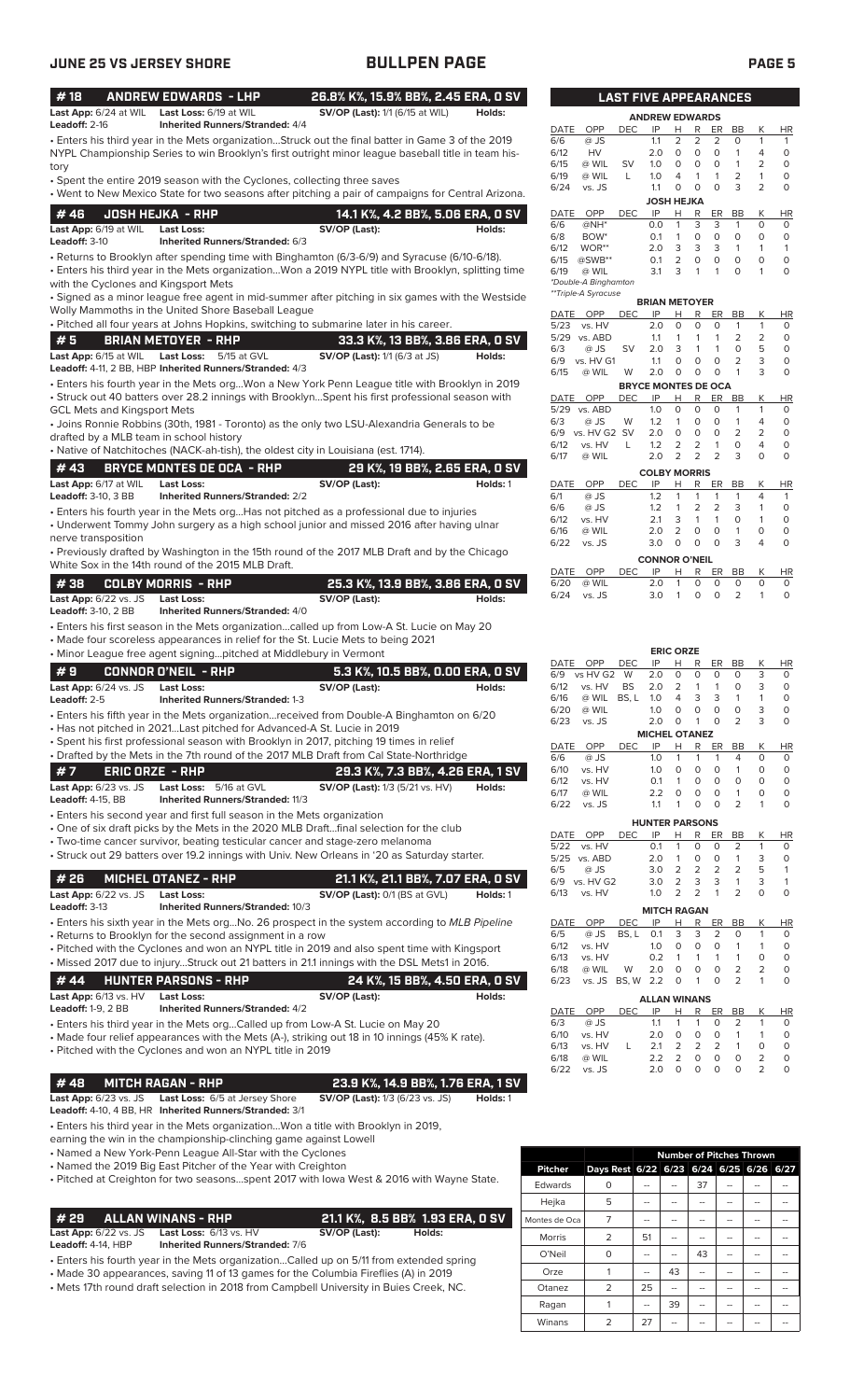### **JUNE 25 VS JERSEY SHORE HIGH/LOW & CHARTS PAGE 6**

| INDIVIDUAL PITCHING HIGHS                                                       |
|---------------------------------------------------------------------------------|
|                                                                                 |
|                                                                                 |
| Most Home Runs Allowed, Game4 (2x, Jose Butto, 6/6 at Jersey Shore)             |
| Most Strikeouts, Game, Starter8 (4x, last: Alec Kisena, 6/12 vs. Hudson Valley) |
| Most Strikeouts, Game, Reliever5 (2x, Hunter Parsons, 6/5 at Jersey Shore)      |
|                                                                                 |
|                                                                                 |
|                                                                                 |
|                                                                                 |
|                                                                                 |
|                                                                                 |
|                                                                                 |

| TEAM PITCHING HIGHS                                                       |  |
|---------------------------------------------------------------------------|--|
|                                                                           |  |
|                                                                           |  |
|                                                                           |  |
|                                                                           |  |
|                                                                           |  |
|                                                                           |  |
|                                                                           |  |
|                                                                           |  |
|                                                                           |  |
|                                                                           |  |
|                                                                           |  |
|                                                                           |  |
| Most Walks Allowed, Extra Innings 6 (6/23 vs. Jersey Shore - 10 innings)  |  |
|                                                                           |  |
|                                                                           |  |
| Most Pitchers Used, Extra Innings 5 (5/23 vs. Hudson Valley - 12 innings) |  |
|                                                                           |  |

|                          | <b>TEAM MISCELLANEOUS</b>            |                             |                                                                                |  |  |  |  |  |  |  |
|--------------------------|--------------------------------------|-----------------------------|--------------------------------------------------------------------------------|--|--|--|--|--|--|--|
|                          |                                      |                             |                                                                                |  |  |  |  |  |  |  |
|                          |                                      |                             | Longest Game, Time, Extra-Inning Game3:30 (6/23 vs. Jersey Shore - 10 innings) |  |  |  |  |  |  |  |
|                          |                                      |                             | Shortest Game, Time, Nine-Inning Game  2:20 (5/18 vs. Hudson Valley)           |  |  |  |  |  |  |  |
|                          |                                      |                             |                                                                                |  |  |  |  |  |  |  |
|                          |                                      |                             |                                                                                |  |  |  |  |  |  |  |
|                          |                                      |                             |                                                                                |  |  |  |  |  |  |  |
|                          |                                      |                             |                                                                                |  |  |  |  |  |  |  |
|                          |                                      |                             |                                                                                |  |  |  |  |  |  |  |
|                          |                                      |                             |                                                                                |  |  |  |  |  |  |  |
|                          |                                      |                             |                                                                                |  |  |  |  |  |  |  |
|                          |                                      |                             |                                                                                |  |  |  |  |  |  |  |
|                          |                                      |                             |                                                                                |  |  |  |  |  |  |  |
|                          |                                      |                             |                                                                                |  |  |  |  |  |  |  |
| <b>NAME</b>              | OUTFIELD ASSISTS (7)<br><b>TOTAL</b> | (LAST)                      | <b>RECORD BREAKDOWN</b>                                                        |  |  |  |  |  |  |  |
|                          |                                      |                             |                                                                                |  |  |  |  |  |  |  |
| Duplantis<br>Ashford     | 4<br>1                               | 5/13 at GVL<br>5/25 vs. ABD |                                                                                |  |  |  |  |  |  |  |
| Molina                   | 1                                    | 5/21 vs. HV                 |                                                                                |  |  |  |  |  |  |  |
| Winaker                  | 1                                    | 5/6 at ASH                  |                                                                                |  |  |  |  |  |  |  |
|                          |                                      |                             |                                                                                |  |  |  |  |  |  |  |
|                          |                                      |                             |                                                                                |  |  |  |  |  |  |  |
|                          |                                      |                             |                                                                                |  |  |  |  |  |  |  |
|                          |                                      |                             |                                                                                |  |  |  |  |  |  |  |
|                          |                                      |                             |                                                                                |  |  |  |  |  |  |  |
|                          |                                      |                             |                                                                                |  |  |  |  |  |  |  |
|                          | UNIFORM RECORDS                      |                             |                                                                                |  |  |  |  |  |  |  |
| <b>Home White</b>        |                                      | $1 - 3$                     |                                                                                |  |  |  |  |  |  |  |
|                          |                                      |                             |                                                                                |  |  |  |  |  |  |  |
| <b>Road Gray</b>         |                                      | $8-14$                      |                                                                                |  |  |  |  |  |  |  |
|                          |                                      |                             |                                                                                |  |  |  |  |  |  |  |
| <b>Championship Gold</b> |                                      | $4-9$                       |                                                                                |  |  |  |  |  |  |  |
|                          |                                      | $O-1$                       | Score 4 or More Runs 11-11                                                     |  |  |  |  |  |  |  |
| <b>Coney Island</b>      |                                      |                             |                                                                                |  |  |  |  |  |  |  |
|                          |                                      |                             |                                                                                |  |  |  |  |  |  |  |
|                          |                                      |                             | Do Not Allow a Home Run 8-7                                                    |  |  |  |  |  |  |  |
|                          |                                      |                             |                                                                                |  |  |  |  |  |  |  |
|                          |                                      |                             | Opponent Hits More HRs1-14                                                     |  |  |  |  |  |  |  |
|                          |                                      |                             |                                                                                |  |  |  |  |  |  |  |
|                          |                                      |                             |                                                                                |  |  |  |  |  |  |  |
|                          |                                      |                             |                                                                                |  |  |  |  |  |  |  |
|                          |                                      |                             |                                                                                |  |  |  |  |  |  |  |
|                          |                                      |                             |                                                                                |  |  |  |  |  |  |  |
|                          |                                      |                             |                                                                                |  |  |  |  |  |  |  |
|                          |                                      |                             |                                                                                |  |  |  |  |  |  |  |
|                          |                                      |                             | Opponent Scores First 6-17                                                     |  |  |  |  |  |  |  |
|                          |                                      |                             |                                                                                |  |  |  |  |  |  |  |
|                          |                                      |                             |                                                                                |  |  |  |  |  |  |  |
|                          |                                      |                             |                                                                                |  |  |  |  |  |  |  |
|                          |                                      |                             |                                                                                |  |  |  |  |  |  |  |
|                          |                                      |                             |                                                                                |  |  |  |  |  |  |  |
|                          |                                      |                             |                                                                                |  |  |  |  |  |  |  |
|                          |                                      |                             |                                                                                |  |  |  |  |  |  |  |
|                          |                                      |                             | Last Game of Series  3-3                                                       |  |  |  |  |  |  |  |
|                          |                                      |                             |                                                                                |  |  |  |  |  |  |  |
|                          |                                      |                             |                                                                                |  |  |  |  |  |  |  |
|                          |                                      |                             |                                                                                |  |  |  |  |  |  |  |
|                          | <b>EJECTIONS</b>                     |                             |                                                                                |  |  |  |  |  |  |  |
| Name                     | <u>Umpire</u>                        | Date                        |                                                                                |  |  |  |  |  |  |  |

| <b>MISC. WINS</b>                     |
|---------------------------------------|
| Come from Behind Wins 8 (6/23 vs. JS) |
| Wins in Last At-Bat3 (6/23 vs. JS)    |
|                                       |

| INDIVIDUAL BATTING HIGHS                                                    |
|-----------------------------------------------------------------------------|
|                                                                             |
|                                                                             |
|                                                                             |
|                                                                             |
|                                                                             |
| Most Triples, Game1 (9x, last: Antoine Duplantis, 6/23 vs. Jersey Shore)    |
|                                                                             |
| Home Runs, Consecutive Games Three games (2x, last: Luke Ritter, 6/18-6/21) |
|                                                                             |
|                                                                             |
|                                                                             |
|                                                                             |
|                                                                             |
|                                                                             |
|                                                                             |
| Most Extra-Base Hits, Game 3 (3x, Cody Bohanek, 6/15 at Wilmington)         |
|                                                                             |
| <b>TEAM BATTING HIGHS</b>                                                   |
|                                                                             |
|                                                                             |
|                                                                             |
|                                                                             |
|                                                                             |
|                                                                             |
|                                                                             |
|                                                                             |
|                                                                             |
|                                                                             |
|                                                                             |
|                                                                             |
| Back-to-Back Home Runs 1 (three consecutive HRs, 6/20 at Wilmington)        |
|                                                                             |
|                                                                             |
|                                                                             |
|                                                                             |
| Most Strikeouts, Extra Innings 15 (5/23 vs. Hudson Valley - 12 innings)     |

### **FIELDING**

Most Errors, Team, Game...............................................................................6 (5/7 at Asheville) .<br>2 (6x, last: Brett Baty, 6/11 vs. Hudson Valley)<br>3 (5/19 vs. Hudson Valley) Most Double Plays Turned, Nine-Inning Game.......................... 3 (5/19 vs. Hudson Valley) Consecutive Errorless Games, Team.

LOB, Nine Innings .......................................................................................... 13 (5/5 at Asheville) LOB, Extra Innings........................................................13 (6/23 vs. Jersey Shore - 10 innings) Most Double Plays Hit into, Game...........................................3 (3x, 6/13 vs. Hudson Valley)

### **STARTERS BY POSITION**

**C-** Uriarte (13), Alvarez (11), Senger (9), Mena (8)

**1B-** Genord (33), Ritter (5), Winaker (2), Bohanek (2)

**2B-** Ritter (28), Walters (11), Tiberi (1), Struble (1), McNeil (1)

**3B-** Baty (33), Tiberi (7), Bohanek (2)

**SS-** Mauricio (35), Walters (4), Bohanek (3)

**LF-** Duplantis (22), Tiberi (12), Bohanek (3), Vasquez (2), Winaker (1), Ashford (1), Struble (1),

**CF-** Duplantis (14), Hernandez (11), Mangum (8), Hernandez (8), Molina (6), Ota (2), Ash-

ford (1) **RF-** Ashford (13), Molina (10), Struble (6), Bohanek (4), Winaker (4), Hernandez (4), Ota (1)

**DH-** Alvarez (11), Baty (6), Mauricio (4), Tiberi (3), Genord (3), Hernandez (3), Senger (2), Mena (2), Bohanek (2), Ritter (2), Walters (2), Mangum (1), Vasquez (1)

**STARTERS BY BATTING ORDER**

**1st -** Duplantis (33), Bohanek (2), Tiberi (2), Mangum (2), Struble (1), Ashford (1), McNeil (1)

**2nd -** Bohanek (12), Mauricio (7), Ashford (5), Mangum (5), Winaker (4), Tiberi (3), Duplantis (3), Walters (2), Alvarez (2)

**3rd -** Mauricio (33), Baty (9)

**4th-** Baty (29), Ritter (8), Alvarez (4), Genord (1)

**5th-** Alvarez (18), Ritter (9), Genord (4), Senger (4), Ashford (3), Ota (2), Hernandez (1), Vasquez (1)

**6th-** Ritter (15), Genord (9), Senger (3), Hernandez (3), Bohanek (2), Ashford (2), Mena (2), Winaker (2), Ota (1), Tiberi (1), Uriarte (1)

**7th-** Genord (18), Tiberi (5), Senger (3), Uriarte (3), Ashford (3), Ritter (3), Hernandez (2), Walters (2), Winaker (1), Mena (1), Vasquez (1)

**8th-** Tiberi (11), Hernandez (8), Walters (6), Mena (5), Genord (4), Uriarte (4), Senger (1), Molina (1), Ashford (1), Vasquez (1)

**9th-** Molina (15), Walters (6), Struble (5), Uriarte (5), Hernandez (4), Mangum (2), Mena (2), Struble (2), Tiberi (1)

**Name** 

|             | <b>CATCHERS STEALING</b> |     |     |             | <b>MULTI-RUN INNINGS</b> |                   |  |  |  |
|-------------|--------------------------|-----|-----|-------------|--------------------------|-------------------|--|--|--|
| <b>Name</b> | CS                       | ATT | PCT | <b>Runs</b> | <b>Times</b>             | Last              |  |  |  |
| Alvarez     |                          | 17  | 12% | 6           |                          | 7th, 5/20 vs. HV  |  |  |  |
| Mena        |                          | 5   | 40% | 5           | 3                        | 4th, 6/22 vs. JS  |  |  |  |
| Senger      |                          | 10  | 20% |             | 3                        | 7th, 6/20 at WIL  |  |  |  |
| Uriarte     | 9                        | 23  | 39% | З           | 15                       | 8th, 6/12 vs. HV  |  |  |  |
| Team        | 15                       | 55  | 27% | っ           | 27                       | 10th, 6/23 vs. JS |  |  |  |

|                                        |    | - 21 |  |                                           |  |  | 3 4 5 6 7 8 9 10 + TOTALS |
|----------------------------------------|----|------|--|-------------------------------------------|--|--|---------------------------|
| OPPONENTS 23 27 39 35 19 26 11 33 11 4 |    |      |  |                                           |  |  | 219                       |
| <b>BKLYN</b>                           | 24 |      |  | 13   12   23   19   26   21   25   14   6 |  |  | 185.                      |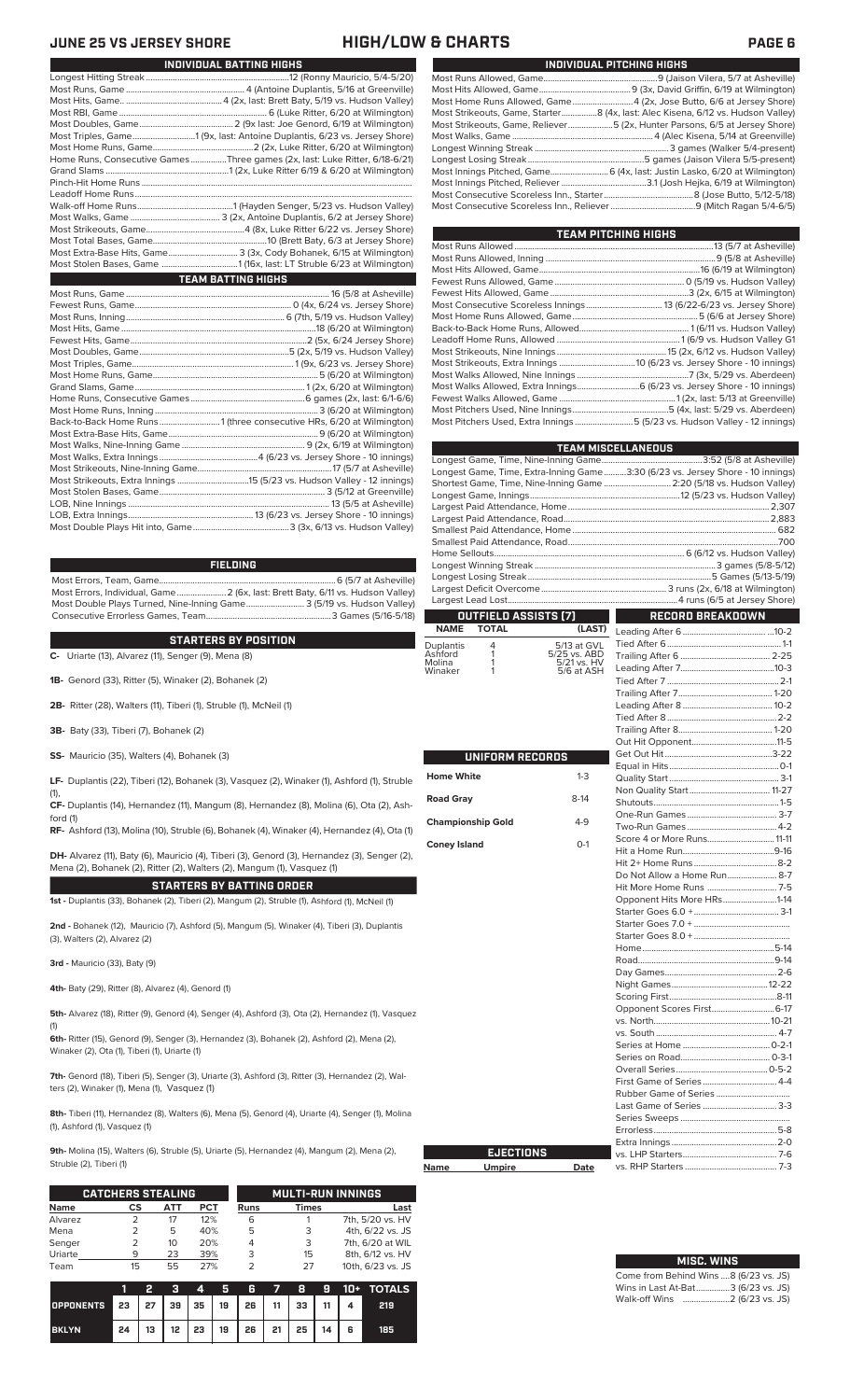## **JUNE 25 VS JERSEY SHORE GAME BY GAME RESULTS PAGE 7**

|              | <b>GAME-BY-GAME RESULTS</b> |                                                            |                |                   |                  |                   |                  |                                                                                           |                                             |                         |              |                   |  |
|--------------|-----------------------------|------------------------------------------------------------|----------------|-------------------|------------------|-------------------|------------------|-------------------------------------------------------------------------------------------|---------------------------------------------|-------------------------|--------------|-------------------|--|
| <b>DATE</b>  | GM#                         | OPPONENT                                                   | W-L/TIME SCORE |                   | RECORD           | POSITION          | GA/GB            | <b>WINNING PITCHER</b>                                                                    | <b>LOSING PITCHER</b>                       | <b>SAVE</b>             | <b>TIME</b>  | <b>ATTENDANCE</b> |  |
| 5/4          | $\mathbf{1}$                | at Asheville                                               | W              | $8 - 2$           | $1 - 0$          | T <sub>1st</sub>  | $+1$             | Josh Walker (1-0)                                                                         | Blair Henley (0-1)                          |                         | 3:16         | 1,200             |  |
| 5/5          | $\overline{c}$              | at Asheville                                               | L              | $6-1$             | $1 - 1$          | T <sub>2</sub> nd | $-1$             | Chandler Casey (1-0)                                                                      | Jose Butto (1-0)                            |                         | 3:26         | 1,200             |  |
| 5/6          | 3                           | at Asheville                                               | L              | $11 - 4$          | $1 - 2$          | T3rd              | $-2$             | Matt Ruppenthal (1-0)                                                                     | Oscar Rojas (0-1)                           |                         | 3:10         | 1,200             |  |
| 5/7          | 4                           | at Asheville                                               | L              | $13 - 7$          | $1 - 3$          | T3rd              | -3               | R.J. Freure (1-0)                                                                         | Jaison Vilera (0-1)                         |                         | 3:44         | 1,200             |  |
| 5/8          | 5                           | at Asheville                                               | W              | $16-12$           | $2 - 3$          | T3rd              | -3               | Alec Kisena (1-0)                                                                         | Juan Pablo Lopez (1-0)                      |                         | 3:52         | 1,200             |  |
| 5/9          |                             | at Asheville<br>Cancelled due to non-COVID-related illness |                |                   |                  |                   |                  |                                                                                           |                                             |                         |              |                   |  |
| 5/10<br>5/11 | 6                           | OFF DAY<br>at Greenville                                   | W              | $6-1$             | $3-3$            | 2 <sub>nd</sub>   | $-2.5$           | Josh Walker (2-0)                                                                         | Jay Groome (0-2)                            |                         | 3:00         | 1,995             |  |
| 5/12         | 7                           | at Greenville                                              | W              | $3-2$             | $4 - 3$          | 2 <sub>nd</sub>   | $-1.5$           | Brian Metoyer (1-0)                                                                       | Yusniel Padron-Artilles (0-2)               | Mitch Ragan (1)         | 3:14         | 1,819             |  |
| 5/13         | 8                           | at Greenville                                              | L              | $8 - 2$           | $4 - 4$          | 2 <sub>nd</sub>   | $-2.5$           | Chris Murphy (1-1)                                                                        | Oscar Rojas (0-2)                           |                         | 3:21         | 2,485             |  |
| 5/14         | 9                           | at Greenville                                              | L              | $5-1$             | $4 - 5$          | 4th               | $-2.5$           | Brayan Bello (2-0)                                                                        | Alec Kisena (1-1)                           |                         | 2:54         | 2,732             |  |
| 5/15         | 10                          | at Greenville                                              | L              | $8-4$             | $4 - 6$          | 4th               | $-3.5$           | Yorvin Pantoja (1-0)                                                                      | Brian Metoyer (1-1)                         |                         | 2:52         | 2,883             |  |
| 5/16         | 11                          | at Greenville                                              | L              | $10-9$            | $4 - 7$          | 4th               | $-3.5$           | Jake Wallace (1-0)                                                                        | Eric Orze (0-1)                             |                         | 3:09         | 2,818             |  |
| 5/17         |                             | OFF DAY                                                    |                |                   |                  |                   |                  |                                                                                           |                                             |                         |              |                   |  |
| 5/18         | 12                          | <b>Hudson Valley</b>                                       | г              | 4-3               | $4 - 8$          | 5th               | $-4.5$           | Zach Greene (1-1)                                                                         | Andrew Edwards (0-1)                        |                         | 2:29         | 1,315             |  |
| 5/19         | 13                          | <b>Hudson Valley</b>                                       | W              | 14-0              | $5-8$            | 5th               | $-3.5$           | Allan Winans (1-0)                                                                        | Jhony Brito (0-1)                           |                         | 3:01         | 810               |  |
| 5/20         | 14                          | <b>Hudson Valley</b>                                       | L              | $6-1$             | $5-9$            | 5th               | $-3.5$           | Luis Medina (2-0)                                                                         | Jaison Vilera (0-2)                         |                         | 2:42         | 682               |  |
| 5/21         | 15                          | <b>Hudson Valley</b>                                       | W              | 4-1               | $6-9$            | 5th               | $-3.5$           | Josh Walker (3-0)                                                                         | Josh Maciejewski (2-1)                      | Eric Orze (1)           | 2:33         | 998               |  |
| 5/22         | 16                          | <b>Hudson Valley</b>                                       | L              | $5-3$             | $6-10$           | 5th               | $-4.5$           | Ken Waldichuk (1-0)                                                                       | Cam Opp (0-1)                               |                         | 3:14         | 1,624             |  |
| 5/23         | 17                          | <b>Hudson Valley</b>                                       | W              | $6-5(12)$         | $7-10$           | 5th               | $-3.5$           | Josh Hejka (1-0)                                                                          | Zach Greene (1-2)                           |                         | 3:24         | 1,261             |  |
| 5/24         |                             | OFF DAY                                                    |                |                   |                  |                   |                  |                                                                                           |                                             |                         |              |                   |  |
| 5/25<br>5/26 | 18<br>19                    | Aberdeen<br>Aberdeen                                       | г              | $8-1$             | $7 - 11$         | 5th               | $-4.5$           | Drew Rom (2-0)<br>5/26 game postponed due to rain, makeup scheduled for doubleheader 5/27 | Oscar Rojas (0-3)                           |                         | 2:52         | 861               |  |
| 5/27         | 19                          | Aberdeen                                                   | L              | $6-2(7)$          | $7-12$           | 5th               | $-5.5$           | Grayson Rodriguez (3-0)                                                                   | Jaison Vilera (0-3)                         |                         | 2:14         |                   |  |
|              | 20                          | Aberdeen                                                   | L              | $10-1(7)$         | $7-13$           | 5th               | $-6.5$           | Morgan McSweeney (2-0)                                                                    | Cam Opp (0-2)                               |                         | 2:37         | 926               |  |
| 5/28         | 21                          | Aberdeen                                                   |                |                   |                  |                   |                  | 5/28 game postponed due to rain, makeup scheduled for doubleheader 8/25                   |                                             |                         |              |                   |  |
| 5/29         | 21                          | Aberdeen                                                   | г              | 4-1               | $7 - 14$         | 5th               | $-7.5$           | <b>Garrett Stallings (3-1)</b>                                                            | Alec Kisena (1-2)                           | Connor Gillispie (1)    | 2:52         | 1,509             |  |
| 5/30         | 22                          | Aberdeen                                                   |                |                   |                  |                   |                  | 5/30 game posted to a later date to be determined                                         |                                             |                         |              |                   |  |
| 5/31         |                             | OFF DAY                                                    |                |                   |                  |                   |                  |                                                                                           |                                             |                         |              |                   |  |
|              |                             |                                                            |                |                   |                  |                   |                  | MAY [7-14]                                                                                |                                             |                         |              |                   |  |
| 6/1          | 22                          | at Jersey Shore                                            | W              | $11-5$            | $8-14$           | T4th              | $-7.5$           | Jose Butto (1-1)                                                                          | Josh Hendrickson (0-1)                      |                         | 3:03         | 2,077             |  |
| 6/2          | 23                          | at Jersey Shore                                            | L              | $4-1$             | $8 - 15$         | 5th               | $-8.5$           | Carlo Reyes (1-0)                                                                         | Justin Lasko (0-1)                          | Blake Brown (1)         | 2:44         | 1,591             |  |
| 6/3          | 24                          | at Jersey Shore                                            | W              | $6 - 4$           | $9 - 15$         | 4th               | $-8.5$           | Bryce Montes de Oca (1-0)                                                                 | Jack Perkins (0-1)                          | Brian Metoyer (1)       | 3:15         | 1,473             |  |
| 6/4          | 25                          | at Jersey Shore                                            | L              | $5-4(7)$          | $9 - 16$         | 5th               | $-9.0$           | Aneurys Zabala (2-2)                                                                      | Allan Winans (1-1)                          |                         | 2:12         | 2,399             |  |
| 6/5<br>6/6   | 26<br>27                    | at Jersey Shore<br>at Jersey Shore                         | L<br>L         | $5-4$<br>$11-6$   | $9-17$<br>$9-18$ | 5th<br>5th        | $-9.0$<br>$-9.5$ | Mike Adams (1-1)<br>Nick Lackney (1-0)                                                    | Mitch Ragan (0-1)<br>Jose Butto (1-2)       |                         | 2:36<br>3:31 | 2,122<br>2,041    |  |
| 6/7          |                             | OFF DAY                                                    |                |                   |                  |                   |                  |                                                                                           |                                             |                         |              |                   |  |
| 6/9          | 28                          | <b>Hudson Valley</b>                                       | L.             | $3-2(7)$          | $9-19$           | 5th               | $-10.5$          | Tanner Myatt (1-0)                                                                        | Justin Lasko (0-2)                          | Justin Wilson (1)       | 2:22         |                   |  |
|              | 29                          | <b>Hudson Valley</b>                                       | W              | 5-3 (7)           | 10-19            | 5th               | $-9.5$           | Eric Orze (1-1)                                                                           | Luis Medina (2-1)                           | Bryce Montes de Oca (1) | 2:02         | 1,211             |  |
| 6/10         | 30                          | <b>Hudson Valley</b>                                       | L              | $1-0$             | 10-20            | 5th               | $-9.5$           | <b>Barrett Loseke (2-1)</b>                                                               | Cam Opp (0-3)                               | Zach Greene (1)         | 2:37         | 1,396             |  |
| 6/11         | 31                          | <b>Hudson Valley</b>                                       | L              | $8-0$             | $10 - 21$        | 5th               | $-9.5$           | Ken Waldichuk (2-0)                                                                       | Jaison Vilera (0-4)                         |                         | 3:06         | 1,597             |  |
| 6/12         | 32                          | <b>Hudson Valley</b>                                       | L              | $5-4$             | 10-22            | 5th               | $-9.5$           | Nelson Alvarez (2-0)                                                                      | Bryce Montes de Oca (1-1)                   | Justin Wilson (2)       | 3:22         | 2,194             |  |
| 6/13         | 33                          | <b>Hudson Valley</b>                                       | L              | 5-0               | $10 - 23$        | 5th               | $-9.5$           | Hayden Wesneski (1-1)                                                                     | Allan Winans (1-2)                          |                         | 2:50         | 1,749             |  |
| 6/14         |                             | OFF DAY                                                    |                |                   |                  |                   |                  |                                                                                           |                                             |                         |              |                   |  |
| 6/15         | 34                          | at Wilmington                                              | W              | $3-1$             | $11 - 23$        | 5th               | $-8.5$           | Brian Metoyer (2-1)                                                                       | Zach Brzykcy (2-1)                          | Andrew Edwards (1)      | 2:21         | 1,188             |  |
| 6/16         | 35                          | at Wilmington                                              | L              | $5-2$             | $11 - 24$        | 5th               | $-9.5$           | Amos Willingham (1-0)                                                                     | Eric Orze (1-2)                             | Reid Schaller (3)       | 2:51         | 700               |  |
| 6/17         | 36                          | at Wilmington                                              | L              | $8 - 4$           | 11-25            | 5th               | $-10.5$          | Joan Adon (3-1)                                                                           | Alec Kisena (1-3)                           |                         | 2:54         | 1,009             |  |
| 6/18         | 37                          | at Wilmington                                              | W              | $7-5$             | 12-25            | 5th               | $-10$            | Mitch Ragan (1-1)<br>Christian Vann (2-0)                                                 | Reid Schaller (1-1)<br>Andrew Edwards (0-2) |                         | 2:52         | 2,565             |  |
| 6/19<br>6/20 | 38<br>39                    | at Wilmington<br>at Wilmington                             | L<br>W         | $9 - 8$<br>$13-1$ | 12-26<br>13-26   | 5th<br>5th        | $-11$<br>$-11$   | Justin Lasko (1-2)                                                                        | Alfonso Hernanndez (0-1)                    |                         | 3:26<br>2:44 | 1,899<br>2,722    |  |
| 6/21         |                             | OFF DAY                                                    |                |                   |                  |                   |                  |                                                                                           |                                             |                         |              |                   |  |
| 6/22         | 40                          | Jersey Shore                                               | L              | $7-5$             | $13 - 27$        | 5th               | $-12$            | Manuel Silva (1-0)                                                                        | Jaison Vilera (0-5)                         | Aneurys Zabala (3)      | 3:01         | 2,307             |  |
| 6/23         | 41                          | Jersey Shore                                               | W              | $3-2(10)$         | 14-27            | 5th               | $-12$            | Mitch Ragan (2-1)                                                                         | Andrew Brown (2-2)                          |                         | 3:30         | 1,595             |  |
| 6/24         | 42                          | Jersey Shore                                               | L              | $3-0$             | 14-28            | 5th               | $-13$            | Kevin Gowdy (2-3)                                                                         | Jose Butto (1-3)                            | Blake Brown (2)         | 2:52         | 1,906             |  |
| 6/25         | 43                          | <b>Jersey Shore</b>                                        | 7:00 p.m.      |                   |                  |                   |                  |                                                                                           |                                             |                         |              |                   |  |
| 6/26         | 44                          | <b>Jersey Shore</b>                                        | 6:00 p.m.      |                   |                  |                   |                  |                                                                                           |                                             |                         |              |                   |  |
| 6/27         | 45                          | <b>Jersey Shore</b>                                        | 4:00 p.m.      |                   |                  |                   |                  |                                                                                           |                                             |                         |              |                   |  |
| 6/28         |                             | OFF DAY                                                    |                |                   |                  |                   |                  |                                                                                           |                                             |                         |              |                   |  |
| 6/29         | 46                          | at Aberdeen                                                | 7:05 p.m.      |                   |                  |                   |                  |                                                                                           |                                             |                         |              |                   |  |
| 6/30         | 47                          | at Aberdeen                                                | 7:05 p.m.      |                   |                  |                   |                  |                                                                                           |                                             |                         |              |                   |  |
| 7/1          | 48                          | at Aberdeen                                                | 7:05 p.m.      |                   |                  |                   |                  | <b>JUNE [7-12]</b>                                                                        |                                             |                         |              |                   |  |
|              |                             |                                                            |                |                   |                  |                   |                  |                                                                                           |                                             |                         |              |                   |  |

| 7/2  | 49 | at Aberdeen                | 7:05 p.m.   |
|------|----|----------------------------|-------------|
| 7/3  | 50 | at Aberdeen                | 6:05 pm.    |
| 7/4  | 51 | at Aberdeen                | 2:05 p.m.   |
| 7/5  |    | OFF DAY                    |             |
| 7/6  | 52 | at Hudson Valley 7:05 p.m. |             |
| 7/7  | 53 | at Hudson Valley 7:05 p.m. |             |
| 7/8  | 54 | at Hudson Valley 7:05 p.m. |             |
| 7/9  | 55 | at Hudson Valley           | 7:05 p.m.   |
| 7/10 | 56 | at Hudson Valley           | $6:05$ p.m. |
| 7/11 | 57 | at Hudson Valley           | 4:35 p.m.   |
|      |    |                            |             |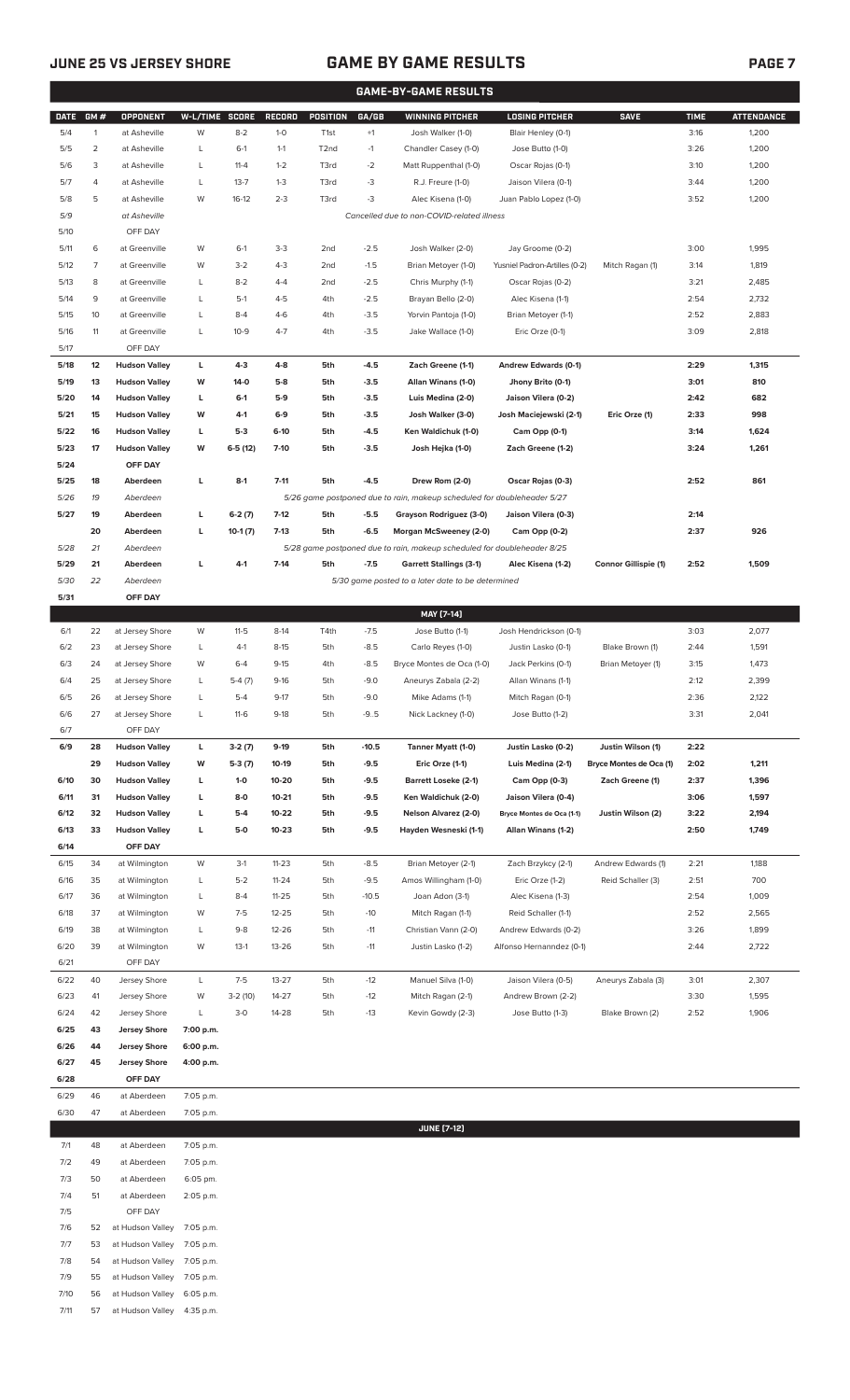## **JUNE 25 VS JERSEY SHORE GAME-BY-GAME PAGE 8**

| <b>DATE</b>  | GM#      | OPPONENT                                     | W-L/TIME SCORE         | RECORD | POSITION | GA/GB | <b>WINNING PITCHER</b> | <b>LOSING PITCHER</b> | <b>SAVE</b> | <b>TIME</b> | <b>ATTENDANCE</b> |
|--------------|----------|----------------------------------------------|------------------------|--------|----------|-------|------------------------|-----------------------|-------------|-------------|-------------------|
| 7/12         |          | OFF DAY                                      |                        |        |          |       |                        |                       |             |             |                   |
| 7/13         | 59       | <b>Jersey Shore</b>                          | 6:30 p.m.              |        |          |       |                        |                       |             |             |                   |
| 7/14         | 60       | <b>Jersey Shore</b>                          | 6:30 p.m.              |        |          |       |                        |                       |             |             |                   |
| 7/15         | 61       | <b>Jersey Shore</b><br><b>Jersey Shore</b>   | 6:30 p.m.              |        |          |       |                        |                       |             |             |                   |
| 7/16<br>7/17 | 62<br>63 | <b>Jersey Shore</b>                          | 7:00 p.m.              |        |          |       |                        |                       |             |             |                   |
| 7/18         | 64       | <b>Jersey Shore</b>                          | 6:00 p.m.<br>4:00 p.m. |        |          |       |                        |                       |             |             |                   |
| 7/19         |          | OFF DAY                                      |                        |        |          |       |                        |                       |             |             |                   |
| 7/20         | 65       | Wilmington                                   | 6:30 p.m.              |        |          |       |                        |                       |             |             |                   |
| 7/21         | 66       | Wilmington                                   | 6:30 p.m.              |        |          |       |                        |                       |             |             |                   |
| 7/22         | 67       | Wilmington                                   | 6:30 p.m.              |        |          |       |                        |                       |             |             |                   |
| 7/23         | 68       | Wilmington                                   | 7:00 p.m.              |        |          |       |                        |                       |             |             |                   |
| 7/24         | 69       | Wilmington                                   | 6:00 p.m.              |        |          |       |                        |                       |             |             |                   |
| 7/25         | 70       | Wilmington                                   | 4:00 p.m.              |        |          |       |                        |                       |             |             |                   |
| 7/26         |          | OFF DAY                                      |                        |        |          |       |                        |                       |             |             |                   |
| 7/27         | $71$     | at Jersey Shore                              | 7:05 p.m.              |        |          |       |                        |                       |             |             |                   |
| $7/28$       | 72       | at Jersey Shore                              | 7:05 p.m.              |        |          |       |                        |                       |             |             |                   |
| 7/29         | 73       | at Jersey Shore                              | 7:05 p.m.              |        |          |       |                        |                       |             |             |                   |
| 7/30         | 74       | at Jersey Shore                              | 7:05 p.m.              |        |          |       |                        |                       |             |             |                   |
| 7/31         | 75       | at Jersey Shore                              | 7:05 p.m.              |        |          |       |                        |                       |             |             |                   |
|              |          |                                              |                        |        |          |       | JULY (0-0)             |                       |             |             |                   |
| 8/1          | 76       | at Jersey Shore                              | 1:05 p.m.              |        |          |       |                        |                       |             |             |                   |
| 8/2          |          | OFF DAY                                      |                        |        |          |       |                        |                       |             |             |                   |
| 8/3          | 77       | <b>Hudson Valley</b>                         | 6:30 p.m.              |        |          |       |                        |                       |             |             |                   |
| 8/4          | 78       | <b>Hudson Valley</b>                         | 6:30 p.m.              |        |          |       |                        |                       |             |             |                   |
| 8/5          | 79       | <b>Hudson Valley</b>                         | 6:30 p.m.              |        |          |       |                        |                       |             |             |                   |
| 8/6<br>8/7   | 80<br>81 | <b>Hudson Valley</b><br><b>Hudson Valley</b> | 7:00 p.m.<br>6:00 p.m. |        |          |       |                        |                       |             |             |                   |
| 8/8          | 82       | <b>Hudson Valley</b>                         | 4:00 p.m.              |        |          |       |                        |                       |             |             |                   |
| 8/9          |          | OFF DAY                                      |                        |        |          |       |                        |                       |             |             |                   |
| 8/10         | 83       | at Wilmington                                | 7:05 p.m.              |        |          |       |                        |                       |             |             |                   |
| 8/11         | 84       | at Wilmington                                | 7:05 p.m.              |        |          |       |                        |                       |             |             |                   |
| 8/12         | 85       | at Wilmington                                | 7:05 p.m.              |        |          |       |                        |                       |             |             |                   |
| 8/13         | 86       | at Wilmington                                | 7:05 p.m.              |        |          |       |                        |                       |             |             |                   |
| 8/14         | 87       | at Wilmington                                | 6:05 p.m.              |        |          |       |                        |                       |             |             |                   |
| 8/15         | 88       | at Wilmington                                | 1:05 p.m.              |        |          |       |                        |                       |             |             |                   |
| 8/16         |          | OFF DAY                                      |                        |        |          |       |                        |                       |             |             |                   |
| 8/17         | 89       | at Hudson Valley 7:05 p.m.                   |                        |        |          |       |                        |                       |             |             |                   |
| 8/18         | 90       | at Hudson Valley                             | 7:05 p.m.              |        |          |       |                        |                       |             |             |                   |
| 8/19         | 91       | at Hudson Valley                             | 7:05 p.m.              |        |          |       |                        |                       |             |             |                   |
| 8/20         | 92       | at Hudson Valley                             | 7:05 p.m.              |        |          |       |                        |                       |             |             |                   |
| 8/21         | 93       | at Hudson Valley                             | 6:05 p.m.              |        |          |       |                        |                       |             |             |                   |
| 8/22         | 94       | at Hudson Valley                             | 4:35 p.m.              |        |          |       |                        |                       |             |             |                   |
| 8/23         |          | OFF DAY<br>Aberdeen                          |                        |        |          |       |                        |                       |             |             |                   |
| 8/24<br>8/25 | 95<br>96 | Aberdeen                                     | 6:30 p.m.<br>5:00 p.m. |        |          |       |                        |                       |             |             |                   |
|              | 97       | Aberdeen                                     | DH                     |        |          |       |                        |                       |             |             |                   |
| 8/26         | 98       | Aberdeen                                     | 6:30 p.m.              |        |          |       |                        |                       |             |             |                   |
| 8/27         | 99       | Aberdeen                                     | 7:00 p.m.              |        |          |       |                        |                       |             |             |                   |
| 8/28         | 100      | Aberdeen                                     | 6:00 p.m.              |        |          |       |                        |                       |             |             |                   |
| 8/29         | 101      | Aberdeen                                     | 4:00 p.m.              |        |          |       |                        |                       |             |             |                   |
| 8/30         |          | OFF DAY                                      |                        |        |          |       |                        |                       |             |             |                   |
| 8/31         | 102      | Wilmington                                   | 6:30 p.m.              |        |          |       |                        |                       |             |             |                   |
|              |          |                                              |                        |        |          |       | AUGUST (0-0)           |                       |             |             |                   |
| 9/1          | 103      | Wilmington                                   | 6:30 p.m.              |        |          |       |                        |                       |             |             |                   |
| 9/2          | 104      | Wilmington                                   | 6:30 p.m.              |        |          |       |                        |                       |             |             |                   |
| 9/3          | 105      | Wilmington                                   | 7:00 p.m.              |        |          |       |                        |                       |             |             |                   |
| 9/4          | 106      | Wilmington                                   | 6:00 p.m.              |        |          |       |                        |                       |             |             |                   |
| 9/5          | 107      | Wilmington                                   | 4:00 p.m.              |        |          |       |                        |                       |             |             |                   |
| 9/6<br>9/7   | 108      | OFF DAY<br>at Hudson Valley                  | 7:05 p.m.              |        |          |       |                        |                       |             |             |                   |
| 9/8          | 109      | at Hudson Valley                             | 7:05 p.m.              |        |          |       |                        |                       |             |             |                   |
| 9/9          | 110      | at Hudson Valley                             | 7:05 p.m.              |        |          |       |                        |                       |             |             |                   |
| 9/10         | 111      | at Hudson Valley                             | 7:05 p.m.              |        |          |       |                        |                       |             |             |                   |
| 9/11         | 112      | at Hudson Valley                             | 6:05 p.m.              |        |          |       |                        |                       |             |             |                   |
| 9/12         | 113      | at Hudson Valley                             | 4:35 p.m.              |        |          |       |                        |                       |             |             |                   |
| 9/13         |          | OFF DAY                                      |                        |        |          |       |                        |                       |             |             |                   |
| 9/14         | 114      | <b>Jersey Shore</b>                          | 6:30 p.m.              |        |          |       |                        |                       |             |             |                   |
| 9/15         | 115      | <b>Jersey Shore</b>                          | 6:30 p.m.              |        |          |       |                        |                       |             |             |                   |
| 9/16         | 116      | <b>Jersey Shore</b>                          | 6:30 p.m.              |        |          |       |                        |                       |             |             |                   |
| 9/17         | 117      | <b>Jersey Shore</b>                          | 7:00 p.m.              |        |          |       |                        |                       |             |             |                   |
| 9/18         | 118      | <b>Jersey Shore</b>                          | 4:00 p.m.              |        |          |       |                        |                       |             |             |                   |
| 9/19         | 119      | <b>Jersey Shore</b>                          | 1:00 p.m.              |        |          |       |                        |                       |             |             |                   |

**SEPTEMBER (0-0)**